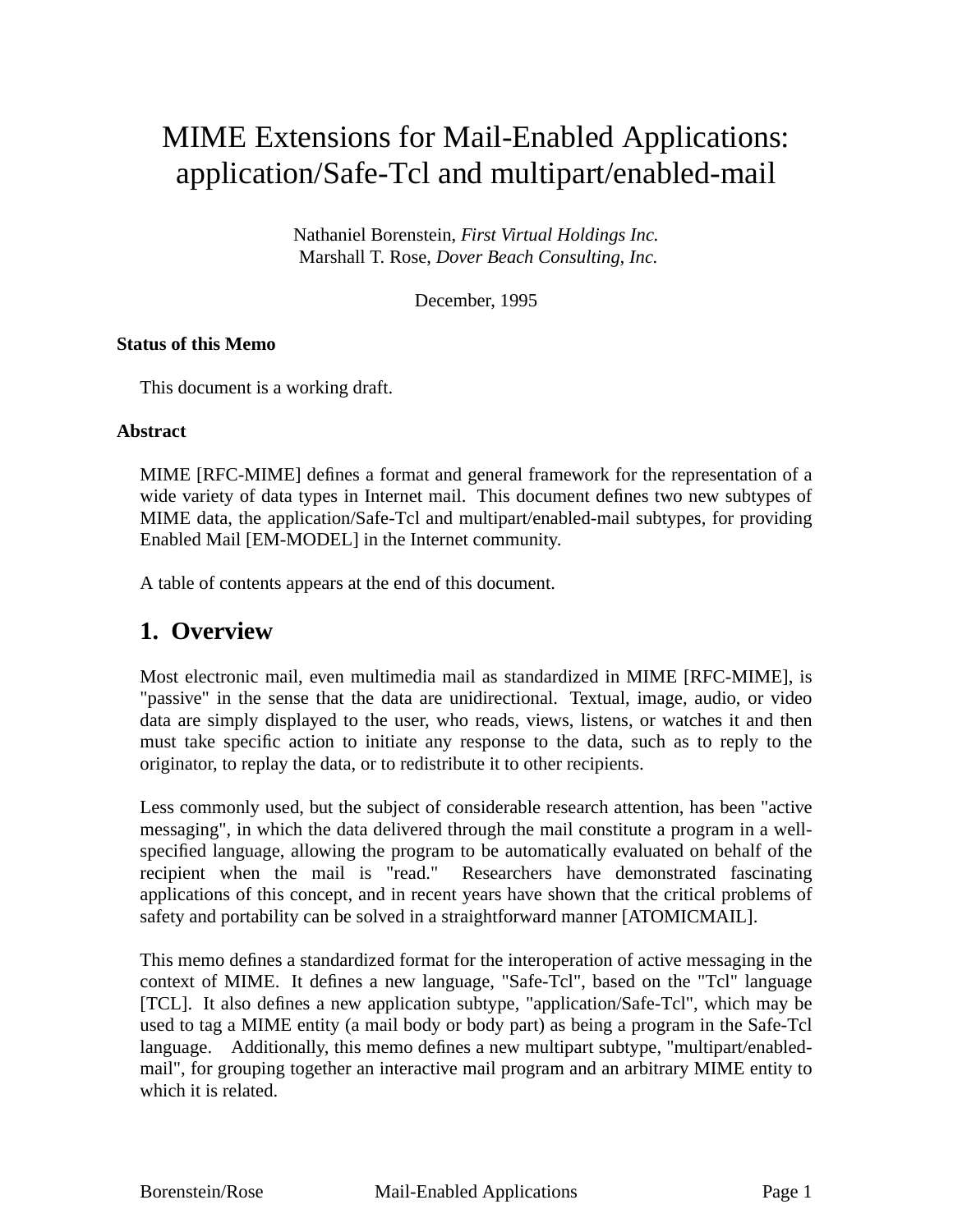The reader should consult [EM-MODEL] for a description of the Enabled Mail model, which is not presented here. This memo also does not provide a tutorial in either the fundamental problems of safety and portability in active messaging, which the interested reader may find in [ATOMICMAIL]. Nor does this memo provide a tutorial in the Tcl language itself, for which the interested reader is referred to [TCL].

This memo assumes a basic familiarity with the syntax of Tcl, and defines Safe-Tcl in terms of its differences from standard Tcl. The resulting language is believed to be safe for use in Enabled Mail, according to the reasoning outlined in [ATOMICMAIL]. In particular, it is the intent of the Safe-Tcl language design that it should be essentially harmless to evaluate a Safe-Tcl program that comes from an unknown or hostile sender.

# **2. The application/Safe-Tcl content-type**

The language defined in this memo is labelled as a MIME body or body part by the use of the "application/Safe-Tcl" content-type. Two mandatory parameters are defined for this content-type. The first parameter, "version", is a version number for the Safe-Tcl language itself. For the version of Safe-Tcl defined in this memo, the version value should be "7.3". The second parameter, "evaluation-time", is a string describing the intended time of evaluation for the Safe-Tcl program. Thus the Content-Type field might look something like this:

Content-type: application/Safe-Tcl; version="7.3"; evaluation-time=activation

The choice of "7.3" is indicative of the fact that the Safe-Tcl language, as described here, is derived from Tcl version 7.3. However, this should NOT be taken to indicate that arbitrary other versions of Tcl may be used with a corresponding change to the version parameter. If a future version of Safe-Tcl is ever defined, it will be formally specified and published as part of the MIME process. It is explicitly NOT the case that arbitrary versions of Tcl may be used with a suitably modified version parameter.

The evaluation-time parameter may have one of two values, "delivery" or "activation", which corresponds to the delivery-time and activation-time phases defined in [EM-MODEL]. A value of "activation" means that the program is intended to be evaluated whenever the user views the message, and may need to interact with the user. A value of "delivery" means that the program is intended to be evaluated upon final delivery to the user's mailbox, and cannot interact directly with the user, though it may interact with user-supplied Safe-Tcl extensions.

Note that a MIME message that contains an application/safe-tcl entity with an evaluationtime of "delivery" is intended to be evaluated at delivery time. Such an entity will ONLY be evaluated, however, if it appears as either the top-level MIME content-type or directly inside a top-level multipart/enabled-mail entity. Otherwise, any nested MIME application/safe-tcl entity with an evaluation-time of "delivery" is ignored.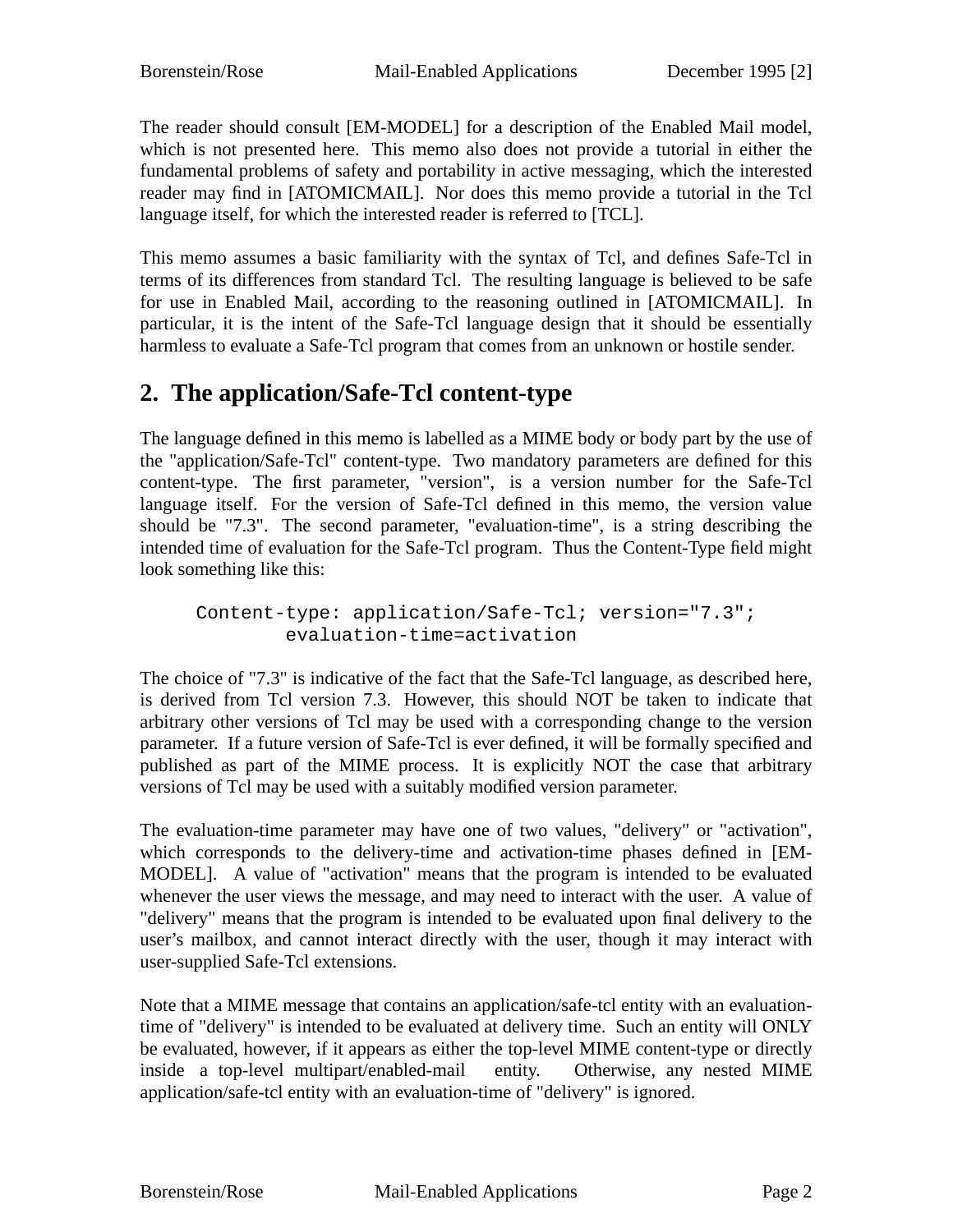It is important for the Safe-Tcl programmer to note that Safe-Tcl programs do not automatically terminate evaluation at the end of the program evaluation. This is because the program may be event-driven, and may have created objects on the screen (e.g., command buttons) that are awaiting user input. If a Safe-Tcl program is intended to cause the Safe-Tcl process to terminate evaluation at the end of the program, it should end with the "exit" command.

# **3. The multipart/enabled-mail content-type**

This memo defines a new subtype of the MIME multipart content-type, "multipart/enabled-mail". A multipart/enabled-mail entity has exactly two subparts, the first of which will be of arbitrary type, and the second of which will be of type application/Safe-Tcl (or some future language for Enabled Mail).

The intended semantics of multipart/enabled-mail, when viewed by a human reader, are as follows: If there is no application/Safe-Tcl interpreter available, or if the application/Safe-Tcl part has an evaluation-time of anything other than "activation", then the Safe-Tcl program should be skipped and the first part, an arbitrary MIME entity, should be displayed normally. If, however, the Safe-Tcl program has an evaluation-time of activation, and a Safe-Tcl interpreter is available, then the Safe-Tcl program should be evaluated with the first part of the multipart/enabled-mail object available to the Safe-Tcl program using the primitives defined in Section 4.3. Neither subpart is automatically displayed to the human reader, although the Safe-Tcl program may choose to display any or all of this information using the primitives defined in Section 4.5.

# **4. The Safe-Tcl Language**

The syntax of Safe-Tcl is identical to the syntax of Tcl [TCL]. No syntactic constructs are changed. The only differences, therefore, between Tcl and Safe-Tcl is the set of available primitive functions and procedures. Safe-Tcl may be described as an "extended subset" of Tcl, in that the "dangerous" primitives in Tcl have been removed, while certain new primitives have been added.

It is assumed that the process evaluating a Safe-Tcl program will always have within it TWO interpreters, one for full Tcl (the trusted, or unrestricted, interpreter) and one for Safe-Tcl (the untrusted, or restricted, interpreter). A correct implementation will not allow a program being evaluated by the Safe-Tcl interpreter have access to the full Tcl interpreter except via the mechanisms defined as part of the Safe-Tcl language.

### **4.1. The Core Safe-Tcl Language**

Because Tcl is an evolving language, it is not considered sufficient to describe Safe-Tcl completely in terms of differences from this base, as this may prove dangerously confusing if some future version of the language includes a potentially dangerous primitive not mentioned in the list of differences. Therefore, this memo provides a complete list of all the Safe-Tcl primitives "inherited" from standard Tcl. No other primitives should be provided by a Safe-Tcl interpreter. As a convenience to the reader, this memo will also list the standard Tcl primitives that were consciously omitted from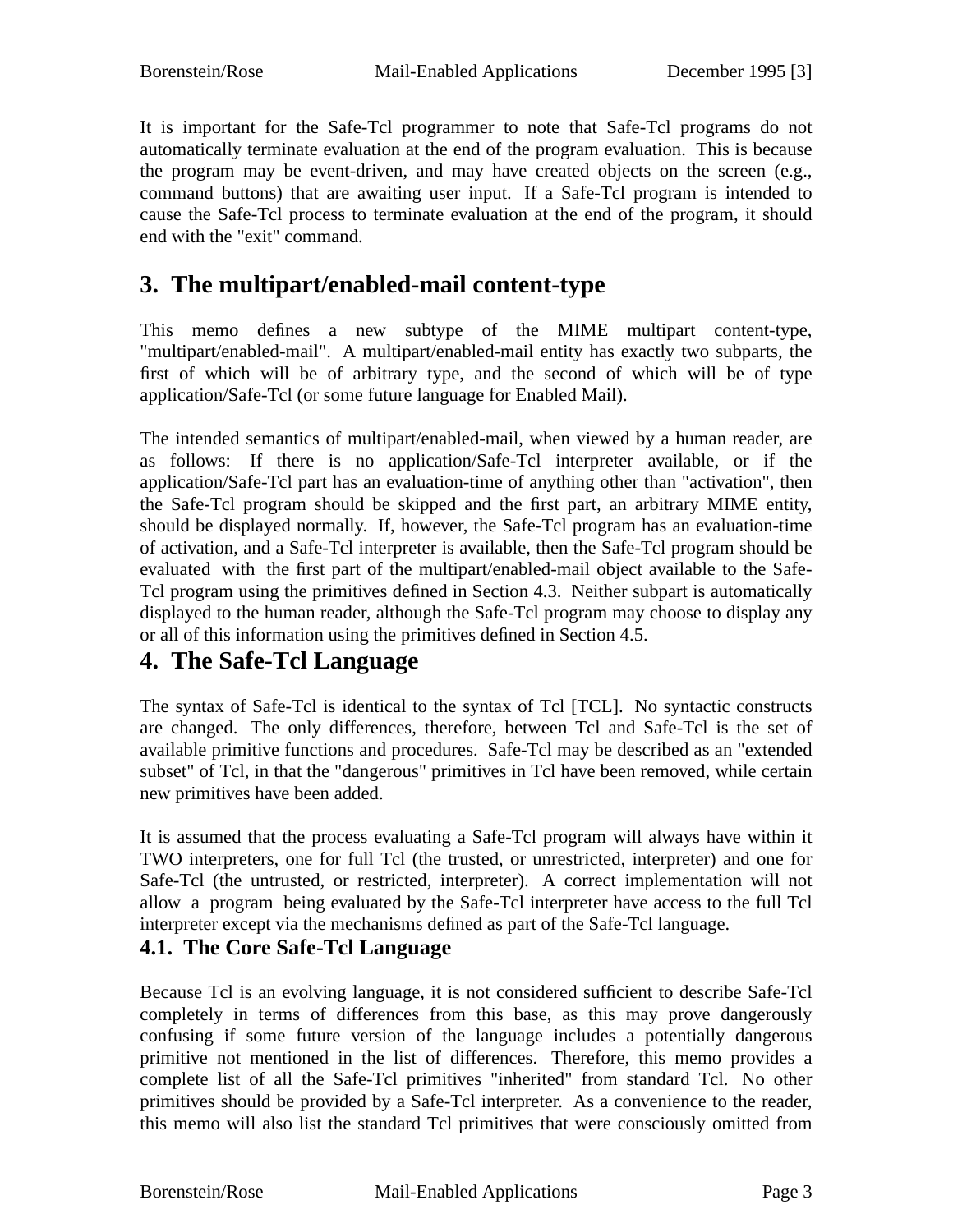Safe-Tcl, but this list should not be considered exhaustive, in that any Tcl primitive that is not explicitly mentioned as being part of Safe-Tcl should be considered NOT to be part of Safe-Tcl.

In particular, the following standard Tcl commands are considered unsafe or inappropriate for use in Enabled Mail, and are NOT available within an untrusted interpreter:

auto execok, auto load, auto mkindex, auto reset, cd, close, eof, exec, file, flush, gets, glob, open, pid, puts, pwd, read, seek, source, tell, time, unknown

The core set of standard Tcl commands which ARE a part of the Safe-Tcl language are:

append, array, break, case, catch, concat, continue, error, eval, exit, expr, for, foreach, format, global, history, if, incr, info, join, lappend, lindex, linsert, list, llength, lrange, lreplace, lsearch, lsort, proc, regexp, regsub, rename, return, scan, set, split, string, switch, trace, unset, uplevel, upvar, while

It should be noted that the "exit" command in a Safe-Tcl interpreter need not have the same effect as the "exit" command in standard Tcl. In particular, if the Safe-Tcl interpreter is embedded in a larger process (such as a mail reader), the "exit" command should not terminate that process. Rather, its semantics should be those of terminating the execution of the current Safe-Tcl program, which may or may not entail terminating the process that is running it.

It is also probably a good idea to restrict the Tcl "rename" and "proc" commands to prevent Safe-Tcl programs from re-defining certain key Tcl primitives, notably "rename", "proc", and "exit". Although a Safe-Tcl program can't do serious harm by renaming these primitives, it could work some very annoying and confusing mischief.

The core Safe-Tcl language also includes the following global variables from standard Tcl:

errorCode, errorInfo

Other global variables might be defined as needed by a Safe-Tcl interpreter, but their presence should not be relied on.

In addition, Safe-Tcl includes additional built-in procedures and variables that are NOT part of standard Tcl, defined in the sections that follow. Some of these are available to all Safe-Tcl programs, while others are available only with certain values of the evaluationtime parameter or in certain user interface environments.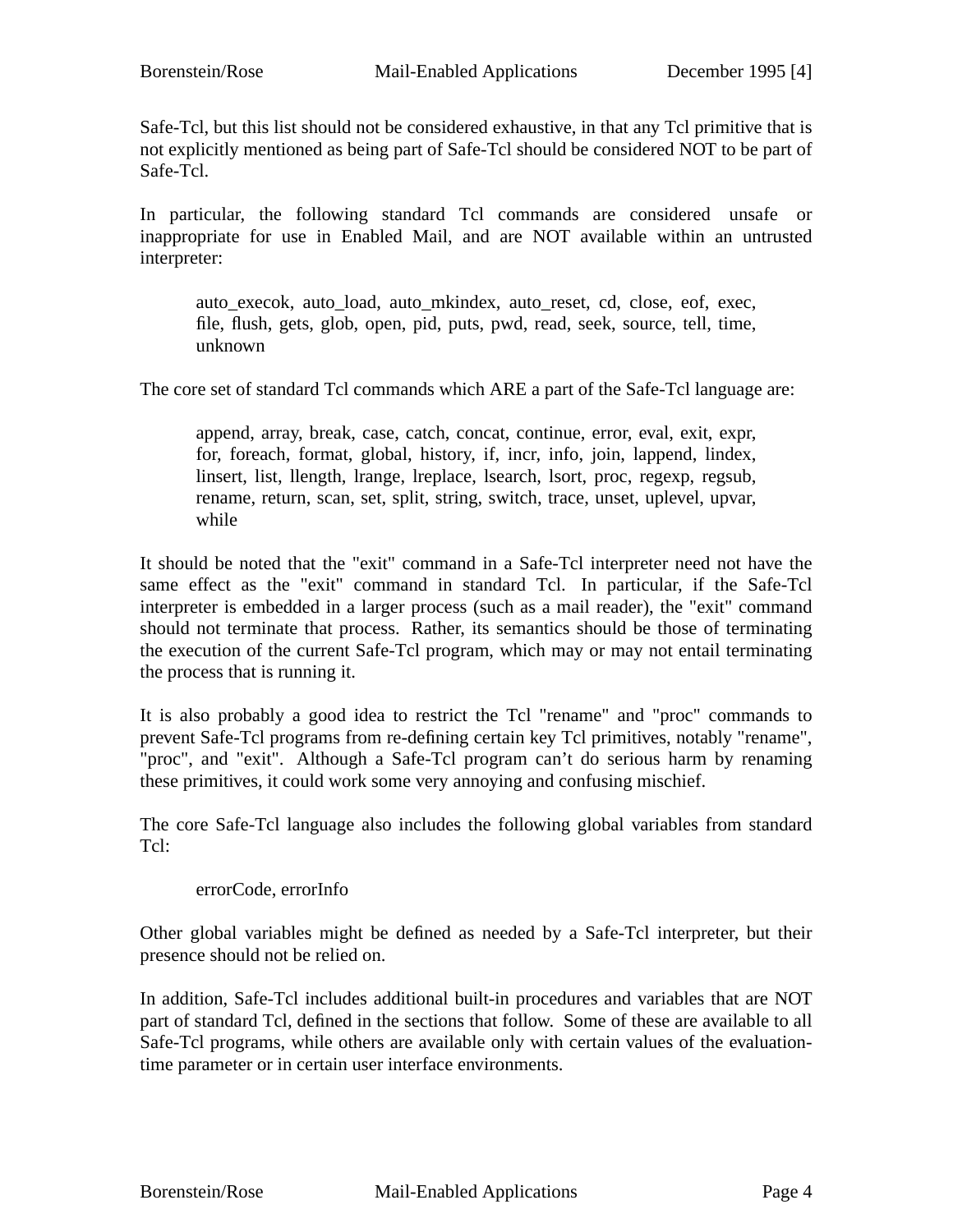### **4.2. Universal Safe-Tcl Functionality**

The following primitives are always part of the Safe-Tcl language.

- **SafeTcl\_getconfdigdata** -- 'ta 8n "SafeTcl\_getconfigdata key ?default? ?prompt?". To permit user customization of Safe-Tcl applications in the absence of any generalized file system access, Safe-Tcl includes a mechanism for associating a customization string with a key string. SafeTcl\_getconfigdata returns the string value associated with the key, or generates an error otherwise. If the user has not previously specified the customization value (which might be performed in an implementation-specific manner), the Safe-Tcl interpreter engages the user in a dialog to obtain the value, which is also saved for future use. In this case, the optional second and third parameters provide a default value and a prompt to explain the nature of the data needed to the user. If the user HAS previously supplied a customization value to the user, then whether or not any user action is invoked by the SafeTcl\_getconfigdata primitive is implementation-specific, but a suggested action is to use the previously-supplied value as a default and to ask the user to confirm that this is still the correct value. Note that if the evaluation-time is "delivery", then no user interaction is possible. In this case, if user-supplied data is available it is used; otherwise an error is generated. Each Safe-Tcl interpreter may implement particular special customization via SafeTcl\_getconfigdata; the interpreter's documentation should be consulted for details.
- **SafeTcl\_setconfigdata** -- "'ta 8n SafeTcl\_setconfigdata key value". This primitive may be used by a program to set a data for later retrieval with SafeTcl\_getconfigdata, and returns the empty string.
- **SafeTcl\_random** -- 'ta 8n "SafeTcl\_random min max". This primitive returns a pseudo-randomly generated integer greater than or equal to the integer min and less than or equal to the integer max. If min is equal to max, that value is returned. If min is greater than max, an error is generated.
- **SafeTcl\_genid** -- 'ta 8n "SafeTcl\_genid". This primitive returns a string of less than 14 characters that is extremely likely to be unique for all time on the current machine. This makes it suitable for use as a temporary file name, a temporary variable name, or the portion of a Content-ID or Message-ID field to the left of the "@"-sign.
- **SafeTcl\_loadlibrary** -- "'ta 8n SafeTcl\_loadlibrary libname". This primitive, when called from inside the untrusted interpreter, causes the trusted interpreter to look for a Safe-Tcl extension library. The manner by which this is found is implementation-specific. The library is evaluated in the trusted interpreter, and can use the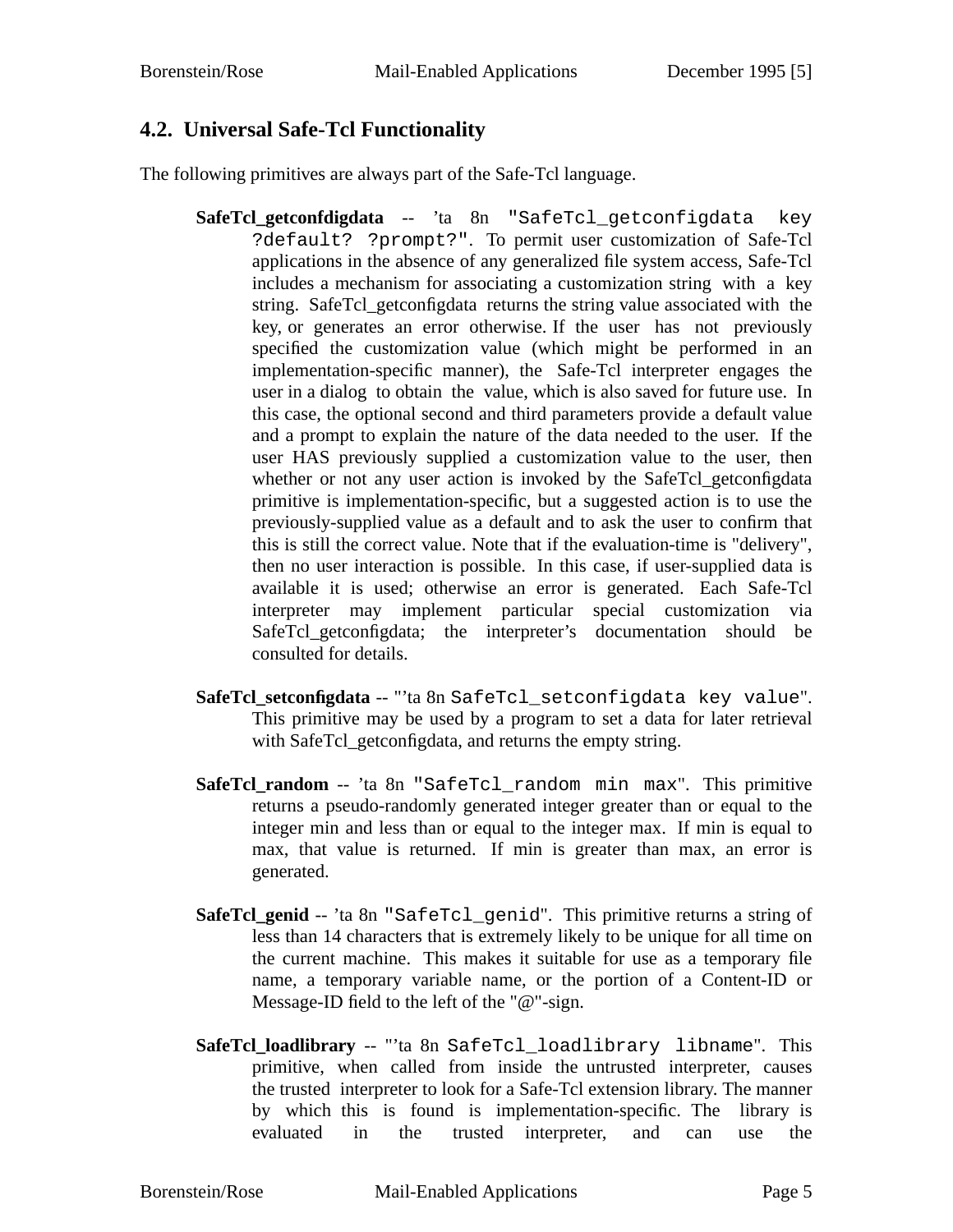"declareharmless" primitive to create extensions to the untrusted interpreter. (Note that Safe-Tcl libraries have no notion of version number; where this is needed, it can be incorporated into the library naming conventions.) The return value of this function is unspecified; an error is generated if the library cannot be loaded.

- **SafeTcl\_runobj** -- "'ta 8n SafeTcl\_runobj hash code". This primitive, when called from the trusted interpreter, takes an MD5 and a base64 string. It decrypts the base64 string, checks that the MD5 hash is valid, and if so, evaluates it as Tcl code.
- **SafeTcl\_loadobj** -- "'ta 8n SafeTcl\_loadobj filename". This primitive when called from the trusted interpreter, takes a file name as its only argument. It opens the file and reads the first two lines. If " -objfile " is in the first line of the file, it passes the second line as the MD5 hash and the rest of the file as the base64 string to SafeTcl\_runobj. If " -objfile " isn't in the first line, it assumes it's normal source and sources the file.

Additionally, Safe-Tcl always defines a global variable that indicates the current evaluation-time context:

**SafeTcl\_evaluation\_time** -- A string that is set to either "delivery" or "activation" to indicate the current evaluation-time context.

### **4.3. Additional Messaging Functionality**

The following primitives are always part of the Safe-Tcl language when used in the context of Enabled Mail, but may not be present if the language is adopted for use outside of this context.

Note that four of these primitives (SafeTcl\_getheader, SafeTcl\_getheaders, SafeTcl\_getbodyprop, and SafeTcl\_getparts) may make implicit reference to a MIME message. Each of these primitives has an optional parameter, "?body?", which contains a MIME entity. If this optional parameter is not supplied (or is supplied but is empty), then, in the case of evaluation-time "delivery", the "?body?" parameter defaults to the entire MIME message; otherwise, in the case of evaluation-time "activation", if the Safe-Tcl program is part of a multipart/enabled-mail MIME entity, then the "?body?" parameter defaults to the OTHER part of that multipart/enabled-mail entity. Otherwise, if an explicit "?body?" parameter is not present, an error is generated.

- **SafeTcl\_getaddrs** --'ta 8n "SafeTcl\_getaddrs string". This primitive returns a list, each element of which is a string containing an electronic mail address found in the parameter.
- **SafeTcl\_getaddrprop** -- 'ta 8n "SafeTcl\_getaddrprop address property". This primitive returns the specified property from the address string, which is an address specification in RFC 822/1123 format.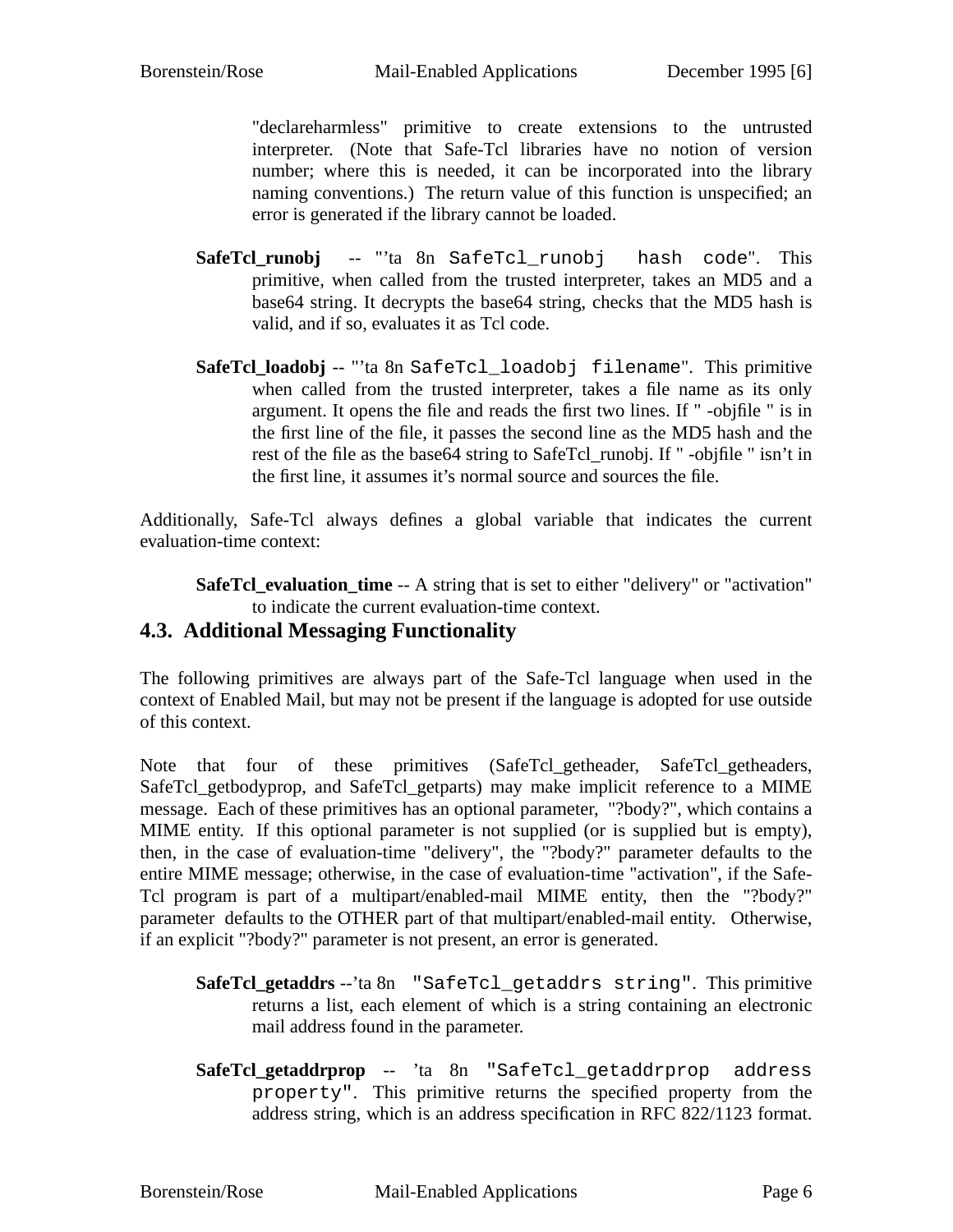Properties are:

Property Returns Description -------- ------- ---------- proper string official 822 rendering, e.g. "phrase <local@domain>" friendly string user-friendly rendering (see Appendix C) address string local@domain rendering phrase string the phrase part local string the local part mymbox integer "1" if this is the recipient's address, as determined by local configuration, "0" otherwise. domain string the domain part verify string "" if the address/domain appear valid ERROR -- if address is invalid non-empty string -- no definite answer, explanation given in the string

If the string can not be parsed as an electronic mail address, an error is generated . If the address parameter is the empty string, the current user's address is used.

**SafeTcl\_getdateprop** -- 'ta 8n "SafeTcl\_getdateprop date property". This primitive returns the specified property from the date/time string, which is a date specification in RFC 822/1123 format. Properties are:

|                                                                                                                                                                                                                               | Property Returns Description         |
|-------------------------------------------------------------------------------------------------------------------------------------------------------------------------------------------------------------------------------|--------------------------------------|
|                                                                                                                                                                                                                               |                                      |
| sec and the second second second second second second second second second second second second second second second second second second second second second second second second second second second second second second | integer seconds of the minute        |
| min                                                                                                                                                                                                                           | integer minutes of the hour          |
| hour                                                                                                                                                                                                                          | integer hours of the day $(0-23)$    |
| wday                                                                                                                                                                                                                          | integer day of the week (Sun=0)      |
| day                                                                                                                                                                                                                           | string day of the week               |
|                                                                                                                                                                                                                               | (3 char abbreviation)                |
|                                                                                                                                                                                                                               | weekday string day of the week       |
| sday                                                                                                                                                                                                                          | integer day of the week known?       |
|                                                                                                                                                                                                                               | (1=explicit 0=implicit, -1=unknown)  |
| mday                                                                                                                                                                                                                          | integer day of the month             |
| yday                                                                                                                                                                                                                          | integer day of the year              |
| mon                                                                                                                                                                                                                           | integer month of the year            |
| month                                                                                                                                                                                                                         | string month of the year             |
|                                                                                                                                                                                                                               | (3 char abbreviation)                |
| lmonth                                                                                                                                                                                                                        | string month of the year             |
| year                                                                                                                                                                                                                          | integer year (all digits, e.g. 1993) |
| zone                                                                                                                                                                                                                          | integer timezone in minutes          |
| tzone                                                                                                                                                                                                                         | string timezone string               |
| szone                                                                                                                                                                                                                         | integer timezone known?              |
|                                                                                                                                                                                                                               | (1=explicit, 0=implicit, -1=unknown) |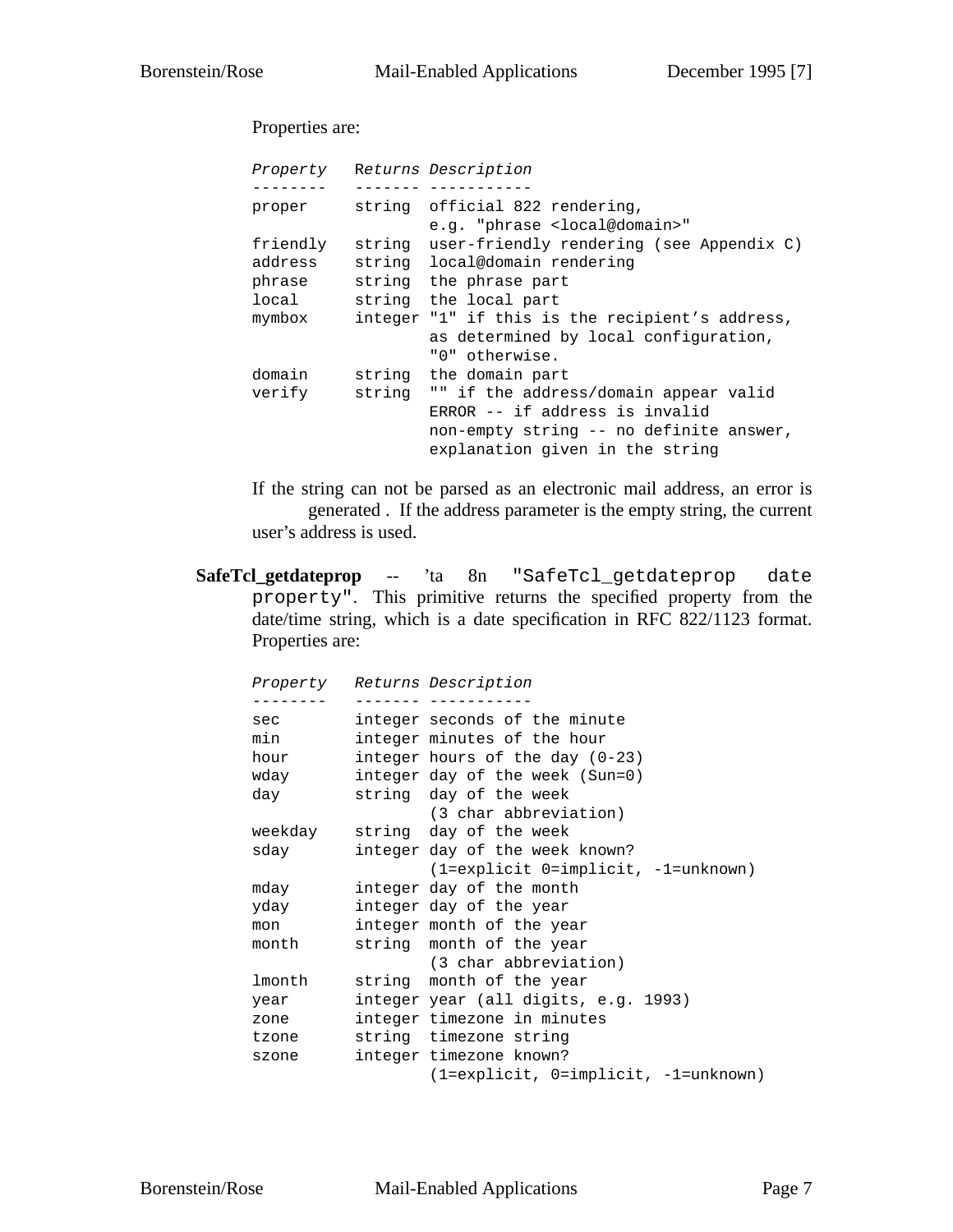date2local string coerce date to local timezone date2gmt string coerce date to GMT dst integer daylight savings in effect? rclock integer seconds prior to current time proper string official 822 rendering

If the string can not be parsed as a date/time, an error is generated. If the date parameter is the empty string, the current date and time are used.

- **SafeTcl\_getheader** -- 'ta 8n "SafeTcl\_getheader field ?body?". This primitive returns the value of a field in the message's (or MIME entity's) headers. If the field is not present in the headers, the empty string is returned. If there are multiple headers with the same field name, the values will be concatenated for the fields "To", "cc", "bcc", "Reply-To", Resent-To", "Resent-cc", "Resent-bcc", and "Resent-Reply-To". Otherwise only the first occurrence, if any, will be returned.
- **SafeTcl\_getheaders** -- 'ta 8n "SafeTcl\_getheaders ?body?". This primitive returns a list, each element of which identifies a header field contained in the message (or MIME entity). Each element is a list containing two string elements, the first of which is a header field name, and the second of which is a header field body. If the MIME entity contains multiple headers with the same field name, each occurrence will appear as a different element.
- **SafeTcl\_makebody** -- This primitive is invoked as either 'ta 8n "SafeTcl\_makebody multipart-content-type ?-id string? ?-parameter string? ?-description string? body ..." or 'ta 8n "SafeTcl\_makebody content-type ?-id string? ?-parameter string? ?-description string? value ?encoding?", and returns a MIME entity of the specified content-type. The first invocation syntax is used for multipart entities, the content-type begins with "multipart/", and each "body" parameters (of which any number may be present) must each be a complete MIME entity, as returned, for example, by previous calls to SafeTcl\_makebody). The second invocation syntax is used for other content-types, and one or two parameters are present, the (encoded) value of the MIME body being constructed, and the transfer encoding (e.g., "base64"), respectively. If the content-type parameter is the empty string, "text/plain" is assumed. There may be zero or more occurrences of "-parameter string" to indicate whatever parameters are associated with the content- type. Note that for multipart bodies, a boundary parameter should NOT be supplied; SafeTcl\_makebody will derive one as needed. There may be at most one occurrence of "-description string" to specify the Content-Description field. There may be at most one occurrence of "-id string" to specify the Content-ID field. (If this sequence is not present, a Content-ID will be generated automatically.)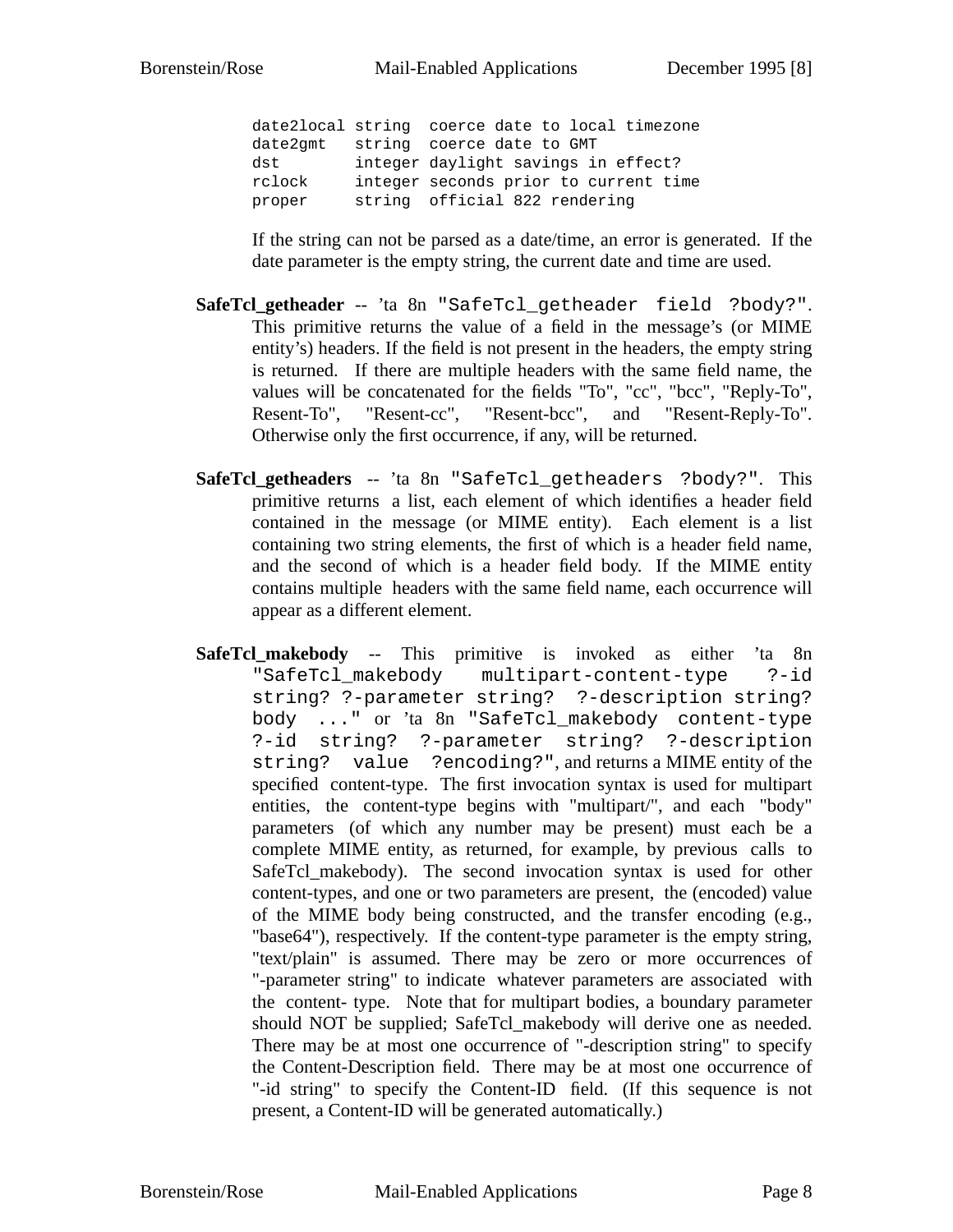**SafeTcl\_getparts** -- 'ta 8n "SafeTcl\_getparts ?body?". This primitive returns a list, each element being a list that identifies a MIME entity contained within the body parameter. Each of these lists consists of a numeric identifier, a content-type, a content-description string (empty if there is none), and an ESTIMATE of the size of the message, in kilobytes. The return value is constructed by a pre-order traversal of the body, with the numeric identifier of a parent being used as the prefix for its subordinates. If a MIME entity is a message/external-body content, then its subordinate, the external content is also present in the list returned. For example, if the structure of a message were:

```
multipart/mixed
  text/plain
  multipart/digest
   message/rfc822
  message/external-body
    audio/basic
```
then the list returned would have this structure:

```
{{"1" "multipart/mixed" "A bunch of stuff" 242}
   {"1.1" "text/plain" "Introduction" 1}
   {"1.2" "multipart/digest" "Today's news" 4}
     {"1.2.1" "message/rfc822" "A word from Bill" 3}
   {"1.3" "message/external-body" 236}
     {T1.3.1" "audio/basic" "Many words from Bill" 235}}
```
**SafeTcl\_getbodyprop** -- "'ta 8n SafeTcl\_getbodyprop part property ?body?". This primitive returns a string containing the value of the specified property for the body part specified by the first and third parameters. The part specification may either be an index as returned by SafeTcl\_getparts, or a content-id value (surrounded in angle brackets). Properties are:

Property Returns Description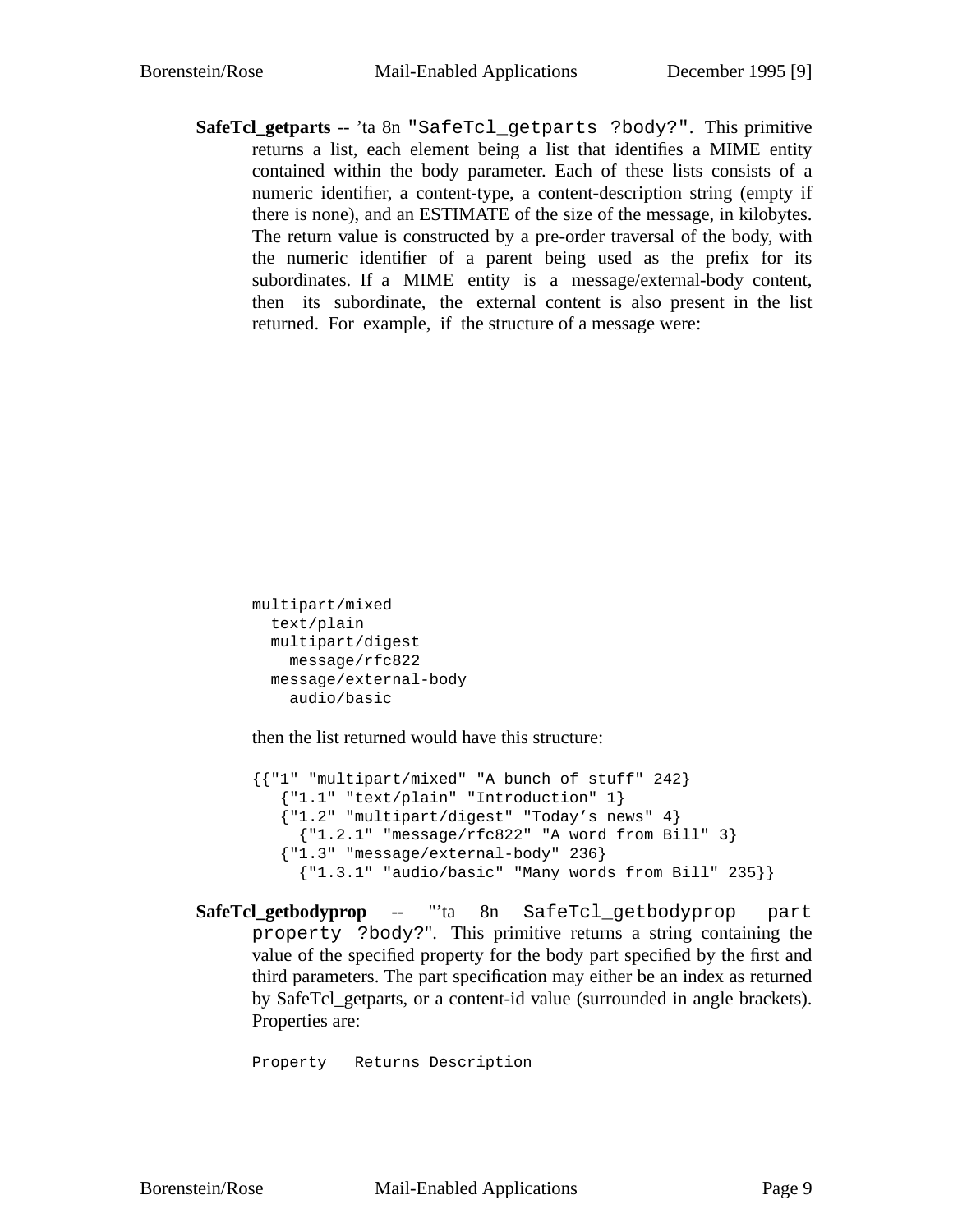| all      |        | string complete MIME entity, with<br>headers and body, suitable, |
|----------|--------|------------------------------------------------------------------|
|          |        | e.g., for SafeTcl displaybody<br>or SafeTcl_getparts.            |
| descr    |        | string value of Content-Description<br>field                     |
| encoding | string | Content-Transfer-Encoding value<br>(or "7bit" if none specified) |
| headers  |        | string all header lines                                          |
| id       |        | string value of Content-ID field                                 |
| parms    |        | list each element a parameter from                               |
|          |        | the Content-Type field, given                                    |
|          |        | as a list of two items                                           |
|          |        | {paramname paramvalue}                                           |
| size     |        | integer length of (encoded) value                                |
| type     |        | string value of Content-Type field                               |
|          |        | (without parameters)                                             |
| value    | string | body, possibly encoded                                           |

If the body part identified is a subordinate to a message/external-body content, and the property specified is either "all", "size", or "value", then the appropriate access-method may be invoked. For the untrusted interpreter, only the "anon-ftp" access-method is supported. In addition, the "local-file" access-method is supported for the trusted interpreter. If the access-method is missing or unsupported, then an error (either "missing access-type" or "unsupported access-type") is generated. Note that if the access-method is mail-server, then a "mail-server access-type" error is generated, and the caller may invoke SafeTcl\_sendmessage (or MIME\_sendmessage) accordingly. In this case, the message/externalbody should be examined for these parameters: server, subject, and body. Finally, note that an implementation may support content caching in order to avoid unnecessarily retrieving an external content. In this case, the content cache is consulted to see if the content identified by the Content-ID field is available locally, and if so, the access-method is ignored -- the content stored in the cache will be used instead. If an implementation chooses to implement content caching, it must do so in a manner transparent to SafeTcl\_getbodyprop; further, it should provide the trusted interpreter with a mechanism for disabling use of the content cache.

- **SafeTcl\_encode** -- "'ta 8n SafeTcl\_encode encoding data". This primitive takes the specified data and encodes it according to the MIME encoding specified by the encoding parameter, (e.g., "base64") and returns a string that is the encoded data.
- SafeTcl decode -- "'ta 8n SafeTcl decode encoding data". This primitive takes the specified encoded data and decodes it according to the MIME encoding specified by the encoding parameter, (e.g., "base64") and returns a string that is the decoded data.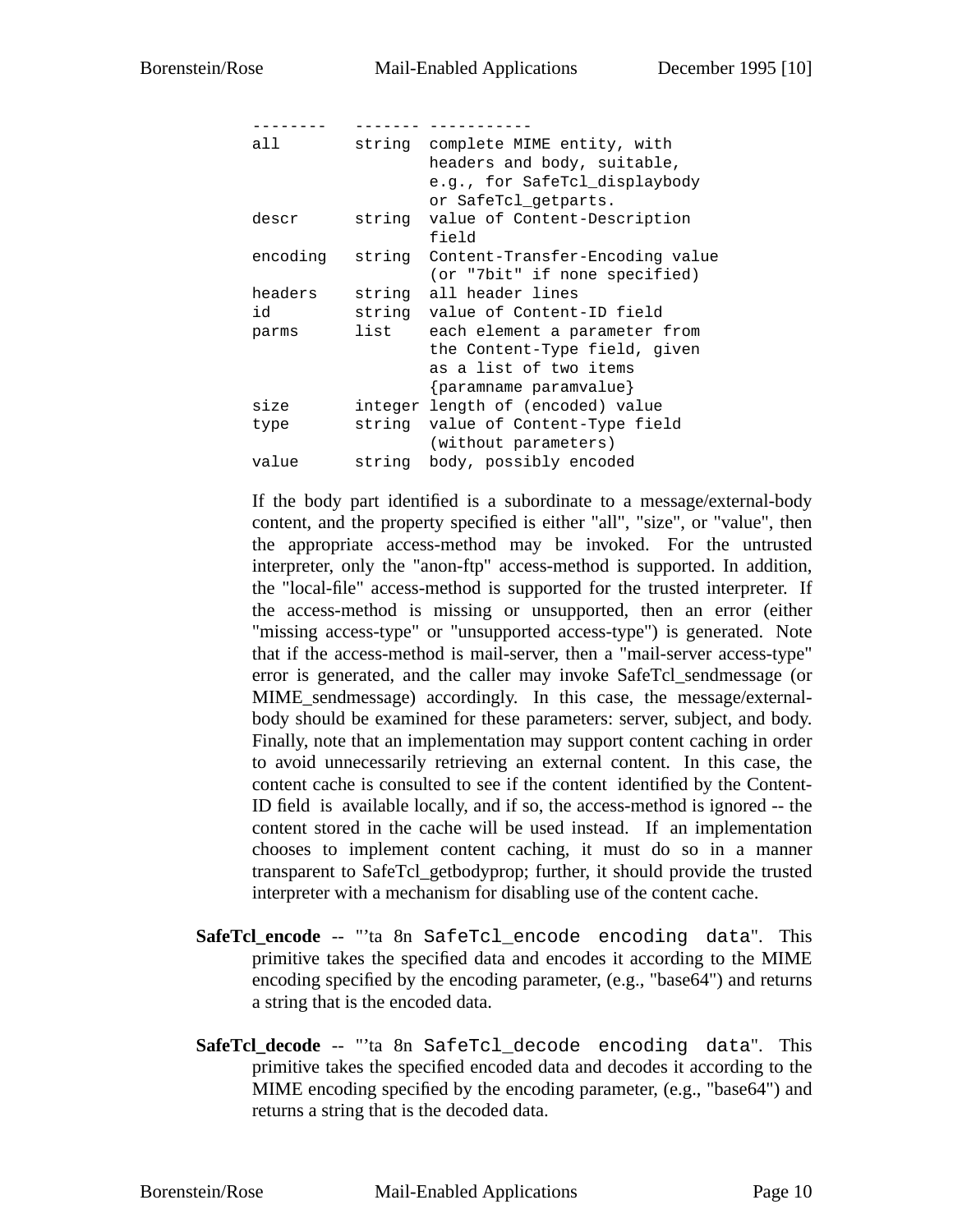- **SafeTcl\_sendmessage** -- 'ta 8n "SafeTcl\_sendmessage -to <addrlist> -subject <string> -body <body> ?-cc <addrlist>? ?-auxheader <name> <value>? ?-queue? ?-resent? ?-atleastone?". This primitive sends a message and returns the empty string on success. It takes a variable number of key/value parameters, three of which are required. The required "-to <addrlist>" parameter specifies the primary recipients, as a string containing one or more electronic mail addresses RFC 822/1123 format (e.g., with commas separating multiple addresses). The required "-subject <string>" parameter specifies the subject of the mail being sent. The required "-body  $\lt{body}$ " parameter specifies the mail body, which is the value returned by a SafeTcl\_makebody call. The optional "-cc <addrlist>" parameter specifies the secondary recipients, again as a single string of RFC 822/1123 electronic mail addresses. The optional "-auxheader <name> <value>" parameter (of which any number may be present) specifies additional headers which may be added to the mail message, e.g., "-auxheader Reply-to: nsb@nsb.fv.com". The optional "-queue" switch indicates that it is preferrable that the message be queued for later delivery (rather than immediate delivery). The optional "-resent" switch indicates that the message is actually being resent. By default, in the "activation" evaluation-time, the Safe-Tcl interpreter will offer the user the opportunity to edit the message before it is delivered, and ask for confirmation from the user before the message is sent. It is acceptable for an interpreter to provide the user with a mechanism for selectively disabling this confirmation process. The optional "-atleastone" switch indicates that errors with some of the destination addresses should be ignored if at least one of them works correctly.
- Two additional optional switches may be available on some platforms: "?-originator address?" sets the envelope originator address (if different from -auxheader From address), and "-auxheader Dcc addresses" may be used to add addresses to the envelope, but not the headers.
- **SafeTcl\_printtext** -- 'ta 8n "SafeTcl\_printtext ?txt?". This primitive sends plain textual data to a locally-available printer, returning the empty string on success. The "?text? paremeter defaults to the body of the current message. By default , in the "activation" evaluation-time , the Safe-Tcl interpreter will ask for confirmation from the user for the text to be printed. It is acceptable for an interpreter to provide the user with a mechanism for selectively disabling this confirmation process.
- SafeTcl savemessage -- "'ta 8n savemessage type ?destination?". This primitive appends the message to either a mailbox or a folder, as specified by the first parameter, which should be either "mailbox" or "folder", returning the empty string on success. If the second parameter is the empty string, the recipient's default mailbox or folder is used. Note that the concepts of mailbox and folder are highly implementation-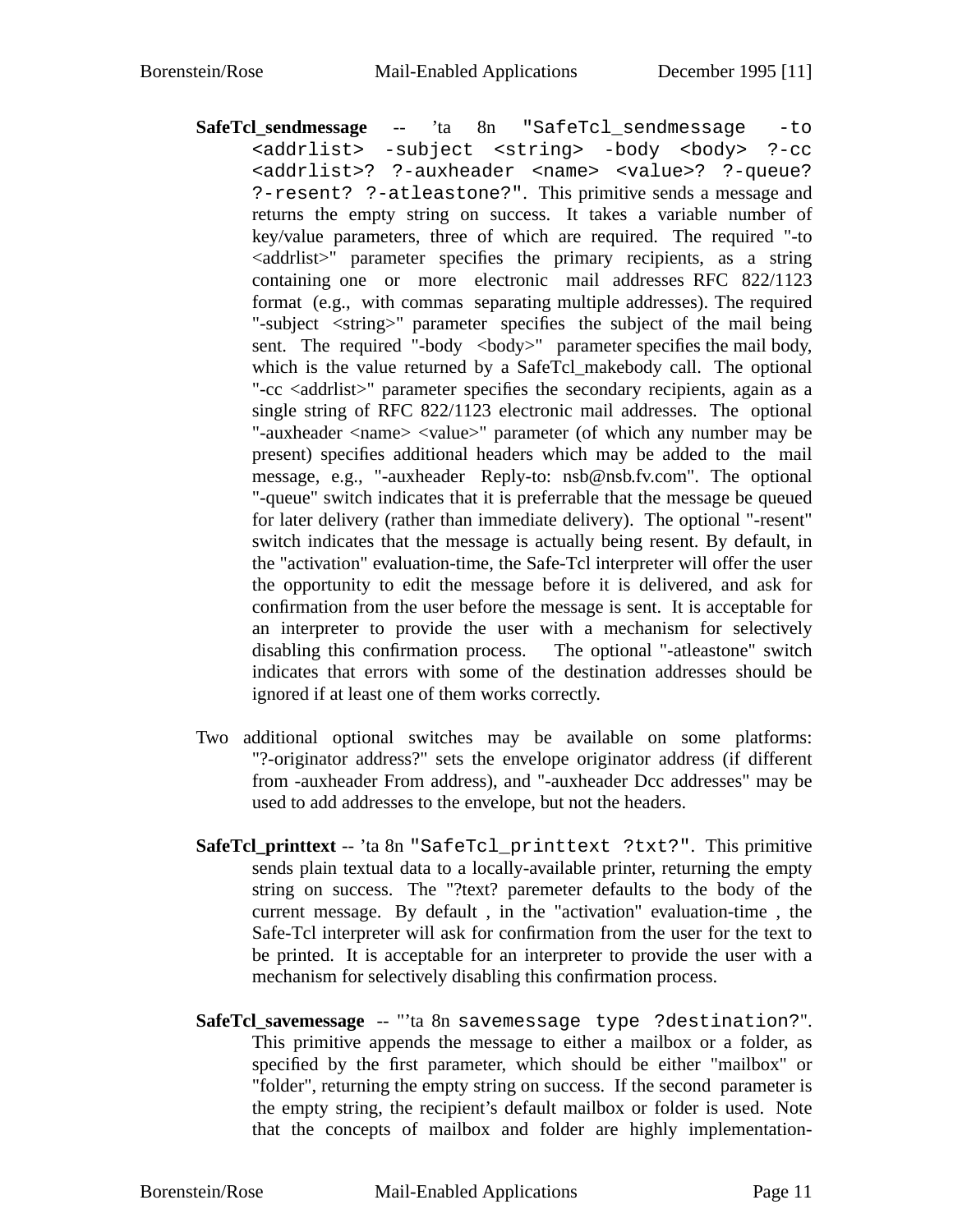specific, and, as such, the behavior of this primitive may also be usercustomizable to deal with different mailbox and folder formats. By default, in the "activation" evaluation-time, the Safe-Tcl interpreter will ask for confirmation from the user before the message is saved. It is acceptable for an interpreter to provide the user with a mechanism for selectively disabling this confirmation process.

#### **4.4. Additional Delivery-Time Functionality**

When a Safe-Tcl program is delivered in a mail message with the evaluation-time parameter given as "delivery", then no interaction with a user is possible. In this context, two additional global variables are available:

- **SafeTcl\_Originator** -- A string containing the originator of the message, as indicated by the envelope.
- **SafeTcl\_Recipient** -- A string containing the recipient of the message, as indicated by the envelope.

### **4.5. Additional Activation-Time Functionality**

When a Safe-Tcl program is received in a mail message with the evaluation-time parameter given as "activation", the mail message is intended to be run in an interactive setting. Several additional Safe-Tcl procedures may become available in this context, some of which are only available in certain user interface contexts.

In a Safe-Tcl application outside of Enabled Mail, these primitives may also be present if and only if there is a user with whom the program can interact.

#### **4.5.1. User Interaction Models: SafeTcl\_InterfaceStyle**

Second only to safety as a critical issue for an active messaging language is the question of user interface capabilities. Since the language needs to be able to work in a wide variety of hardware and software environments, it is difficult to avoid a "lowest common denominator" user interface. Safe-Tcl addresses this problem by providing a few lowest common denominator primitives, and then by providing a mechanism by which the availability of well-defined packages of more advanced user interface mechanisms can be made known to a Safe-Tcl program at runtime.

Each Safe-Tcl interpreter must provide a global variable, SafeTcl\_InterfaceStyle, a list, each item of which indicates a user interface extension set that is available. At a minimum, the "generic" interface is always available.

Thus if a Safe-Tcl interpreter supported both the "foo" and "bar" user interface extensions, it would set SafeTcl\_InterfaceStyle to some permutation of {generic foo bar}.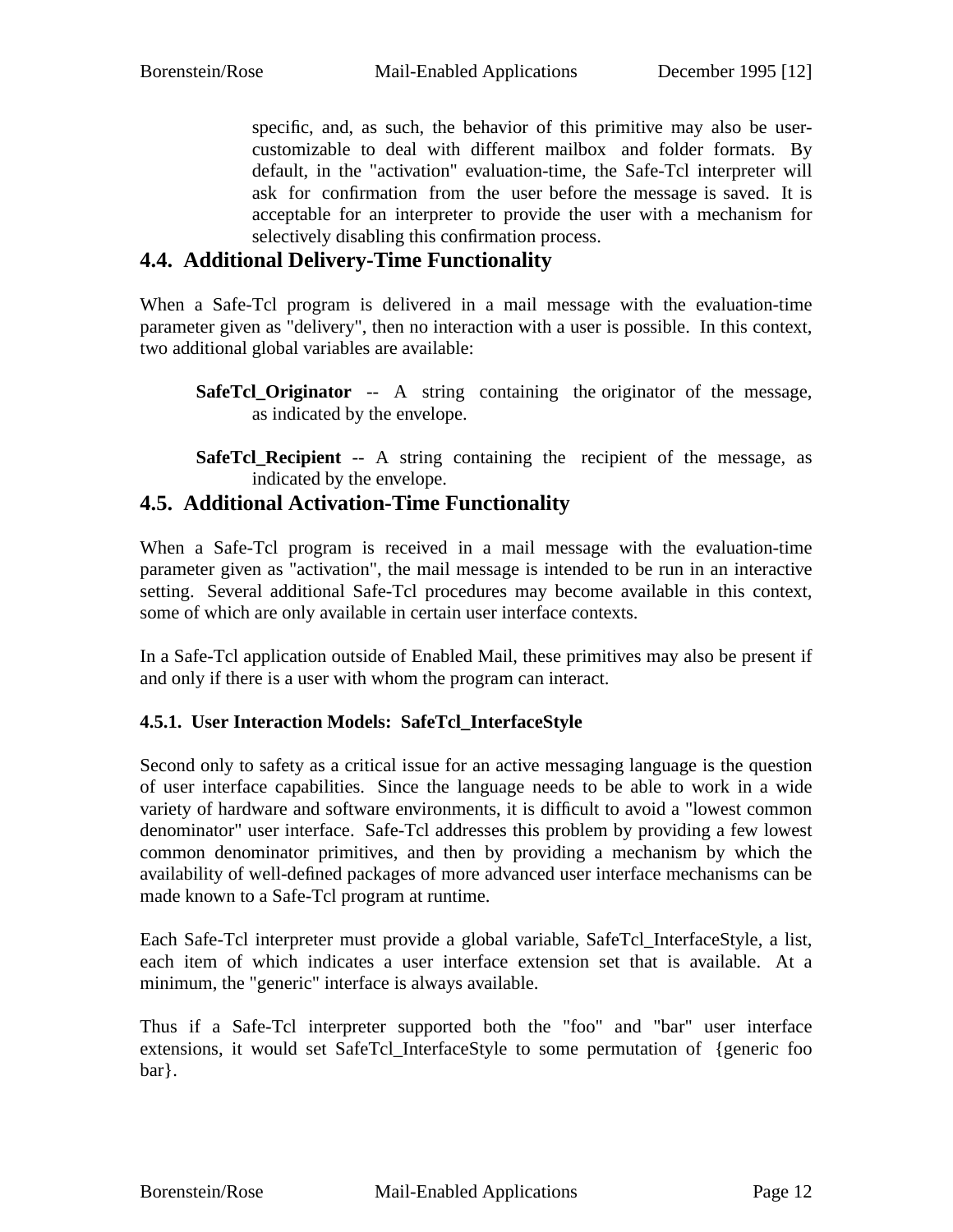It is expected that a common approach to writing Safe-Tcl programs will be to include multiple versions of user interface functions, e.g.:

```
if {[lsearch $SafeTcl_InterfaceStyle "Tk3.*"]} {
   do_Tk_style_interaction
} else {
   do_generic_style_interaction
}
```
The items in the SafeTcl\_InterfaceStyle should all be interpreted in a case-insensitive manner.

#### **4.5.2. Generic User Interaction**

The following user interaction primitives are available in the "generic" interface style, and hence are available to all interactive Safe-Tcl programs.

- **SafeTcl\_displaytext** --'ta 8n "SafeTcl\_displaytext text". This primitive shows the given text to the user, returning zero on success. The string specified may be of arbitrary length, so consideration must be given to scrolling or pagination as necessary.
- **SafeTcl\_displayline** -- 'ta 8n "SafeTcl\_displayline text". This primitive shows the given text to the user, returning zero on success. The string specified is a single line of text.
- **SafeTcl\_gettext** -- 'ta 8n "SafeTcl\_gettext prompt ?default?". This primitive obtains an arbitrary body of text from the user, which is returned as a Tcl string. The first parameter is used as a prompting string to solicit the text from the user, while the optional second parameter is the default to be offered.
- **SafeTcl\_getline** -- 'ta 8n "SafeTcl\_getline prompt ?default?". This primitive obtains a single line of text from the user, which is returned as a Tcl string. The first parameter is used as a prompting string to solicit the text from the user, while the optional second parameter is the default to be offered.
- **SafeTcl\_displaybody** -- 'ta 8n "SafeTcl\_displaybody ?-background? ?body?". This primitive causes a MIME entity to be displayed to the user, returning the empty string on success. The "?body?" parameter (which defaults to the current message) should be a string containing a complete MIME entity (e.g., returned by SafeTcl\_makebody, or by SafeTcl\_getbodyprop when asked for the "all" property). The manner in which the entity is displayed, and the set of MIME types that are supported, is implementation-specific. If the "-background" option is specified, the MIME entity will be displayed in the background, that is, in parallel with the ongoing Safe-Tcl program which will not wait for the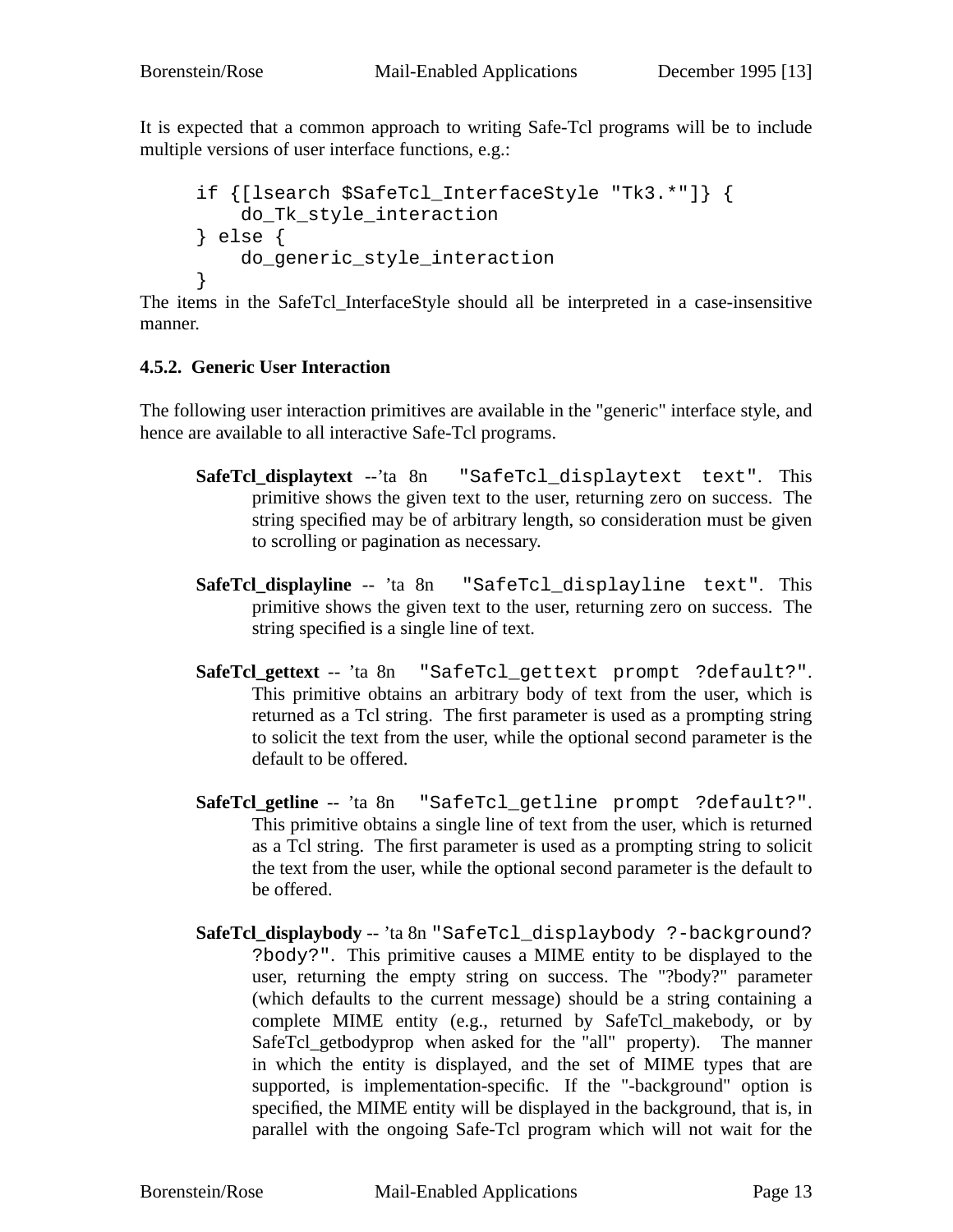completion of the display. (This is particularly useful for audio and other temporal media.) If a Safe-Tcl implementation does not support such parallel execution, then the use of -background generates a "No Background Display" error.

Note that the five primitives SafeTcl\_displaytext, SafeTcl\_displayline, SafeTcl\_gettext, SafeTcl\_getline, and SafeTcl\_displaybody, constitute the entire "generic" user interface of the core Safe-Tcl language. Additional user interface capabilities may be indicated using the always-present global variable SafeTcl InterfaceStyle, as described above. However, these five primitives are guaranteed to be available for every Safe-Tcl implementation, and can be used either to write "lowest common denominator" user interfaces or to provide a backup user interface when the SafeTcl\_InterfaceStyle variable indicates that no recognized user interface extensions are available.

#### **4.5.3. X11 Interaction: Interface Style Tk3.6**

This document defines the use of a single user interface extension set, corresponding to a large subset of Tk, the X Window System extensions for Tcl. The availability of this user interface capability is declared by the inclusion of the string "Tk3.6" in the SafeTcl\_InterfaceStyle variable. The choice of "3.6" is indicative of the fact that the Tk primitives described here are derived from Tk version 3.6. However, this should NOT be taken to indicate that arbitrary other versions of Tk may be used with a corresponding change to the SafeTcl\_InterfaceStyle string. If a future version of the Tk interface style for Safe-Tcl is ever defined, it will be formally specified and published as part of the MIME process. It is explicitly NOT the case that arbitrary versions of Tk may be used with a suitably modified InterfaceStyle value.

As with the core Safe-Tcl language, the Tk extensions will be described in terms of differences from the standard Tk3.6 language. Since Tk does not extend the basic syntax of the language, all that needs to be specified is the set of available primitives.

Only two Tk primitives are omitted from Safe-Tcl, namely the "send" and "toplevel" primitives. Toplevel is replaced by "mkwindow", defined below.

All of the other core Tk procedures and functions are retained. In particular, the COMPLETE set of functions to be define by the "Tk3.6" interface style for Safe-Tcl is as follows:

after, bind, button, canvas, checkbutton, destroy, entry, focus, frame, grab, label, lineto, listbox, lower, menu, menubutton, message, moveto, option, pack, place, raise, radiobutton, scale, scrollbar, selection, text, tk, tk\_bindForTraversal, tk\_firstMenu, tk\_getMenuButtons, tk\_invokeMenu, tk\_mbButtonDown, tk\_mbPost, tk\_mbUnpost, tk\_menuBar, tk\_menus, tk\_nextMenu, tk\_nextMenuEntry, tk\_traverseToMenu, tk\_traverseWithinMenu, tkwait, update, winfo, wm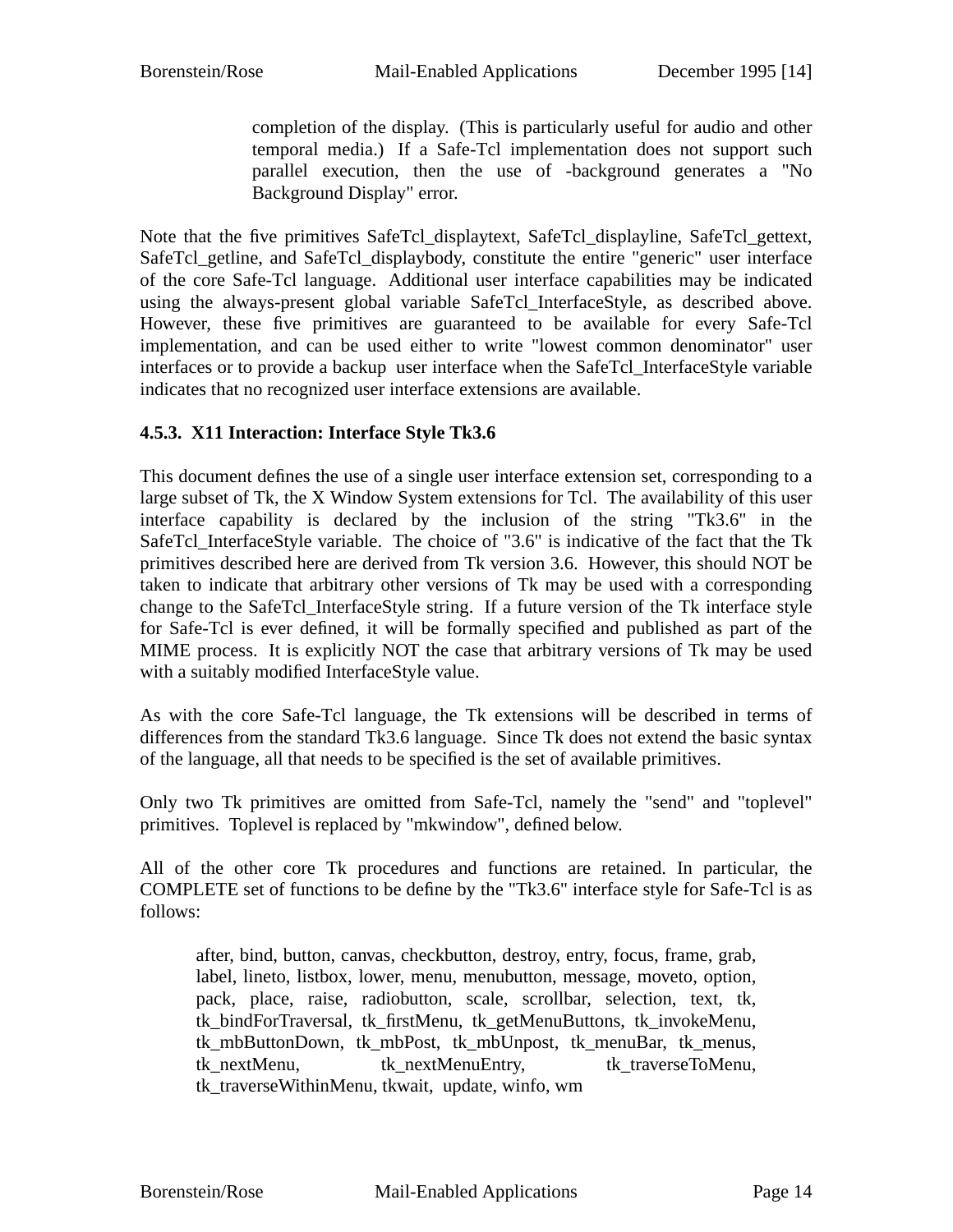The "mkwindow" primitive is added to replace the standard Tk "toplevel" command. It is defined as follows:

**mkwindow** -- "'ta 8n mkwindow". Creates a new toplevel window, already "decorated" to make it obvious to the user that it is a window belonging to an untrusted program, and returns the window's name as a Tcl string.

The standard Tcl implementation uses the same code for "frame" and "toplevel"; care must be taken to ensure that "rename frame toplevel" does not restore the "toplevel" functionality.

Additionally, the Tk "grab" command must be modified to disable the -global switch, which could lock up a user's machine. And the Tk "wm" command must be modified to prohibit the "overrideredirect" option, and so that the "wm geometry" option can not be used to cause Safe-Tcl's window decorations to be placed off-screen. It has also proven desirable to place a limit on the number of times that window geometries can be changed, as annoying programs can otherwise cause windows to prance around uncatchably on the user's screen.

There are several ways that a Tk program can try to "freeze" the user's screen, possibly requiring a system reboot if the user can't get to the machine via the network and kill the Tk process. For this reason, it is strongly recommended that any implementation of Safe-Tcl that uses the Tk interface style should always provide a "master control window" that gives the user an easy way to kill the Safe-Tcl process. Such a master control window should endeavor to always keep itself visible on the user's screen.

Some other standard Tk commands, notably destroy, pack, and place, may require userinvisible modifications to ensure that they do not offer a mechanism to subvert the window-decoration scheme implemented by mkwindow.

An additional command is provided in this context, to give access to the list of X11 fonts available on the current display:

**SafeTcl\_ListFonts** -- 'ta 8n "SafeTcl\_ListFonts ?pattern?". This primitive returns a list of fonts available on the current X11 display. If a pattern is supplied, only fonts matching that pattern are returned. If no fonts match the pattern, the empty string is returned.

### **5. Extensions to the Safe-Tcl Environment**

It is relatively easy to extend the Safe-Tcl environment, though this should be done with great caution, since the introduction of a new Safe-Tcl command always carries with it important security implications. In particular, whenever a new command is added, the author should consider whether this command could be used by malicious parties to cause any harm.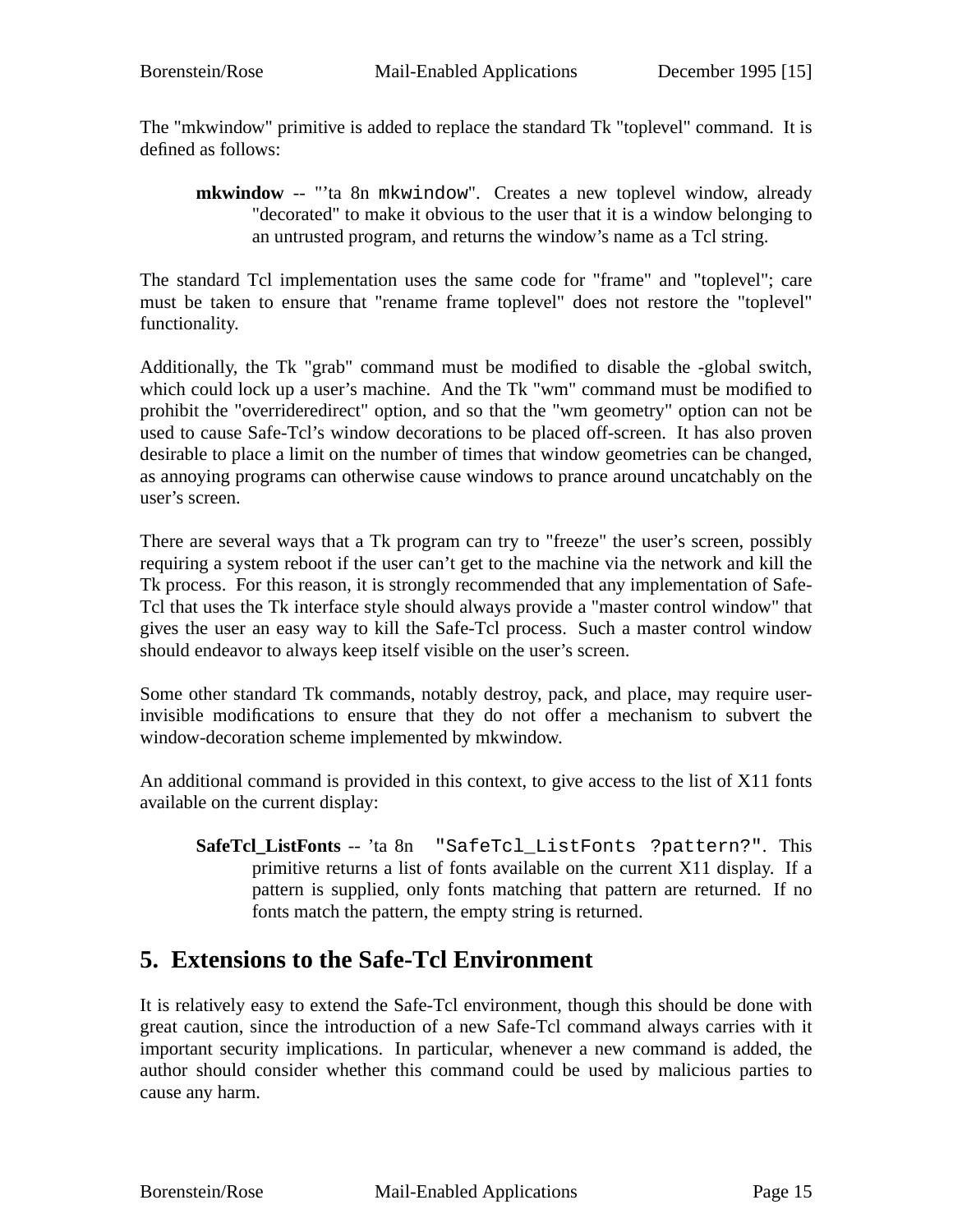To extend Safe-Tcl, one writes a procedure in full Tcl, to be interpreted by the trusted Tcl interpreter. A particular command may then be made available in the SafeTcl environment using the "declareharmless" primitive, as described in the following section. Users may insert their own initialization code in an implementation-specific configuration file. This code will be evaluated by the trusted interpreter, but may define extensions to the untrusted interpreter using "declareharmless" or may evaluate expressions in the untrusted interpreter using "restrictedeval".

# **6. Extensions to the** *Trusted* **Tcl Interpeter**

In order to permit the core Safe-Tcl language to have extensibility and minimal support to sending message and generating paper output, it is necessary that certain procedures be added to the trusted interpreter. Note that these commands should NOT be added to the Safe-Tcl interpreter, as this would not be considered safe. (One could imagine a mail message that automatically generates hate mail in the recipient's name, or a message that maliciously wastes printer resources or sabotages a programmable printer.)

The following procedures are to be included in the TRUSTED interpreter that is accessible to Safe-Tcl programs via the extension mechanisms previously described:

- **MIME\_sendmessage** -- 'ta 8n "MIME\_sendmessage ...". This primitive is identical to SafeTcl\_sendmessage, except that user confirmation is not required.
- **MIME\_printtext** -- 'ta 8n "MIME\_printtext ...". This primitive is identical to SafeTcl\_printtext, except that user confirmation is not required.
- **MIME\_savemessage** -- "MIME\_'ta 8n savemessage ...". This primitive is identical to SafeTcl\_savemessage, except that user confirmation is not required.
- **declareharmless** -- "'ta 8n declareharmless command". This primitive makes the specified command available in the untrusted interpreter. All parameters will be evaluated in the untrusted interpreter.
	- *CRITICAL WARNING:* Safe-Tcl programmers should exercise extreme caution in the use of declareharmless. The effect of "declareharmeless your-command" is to make all the power of "yourcommand" available, on YOUR computer and with YOUR system privileges, to ANYONE who can send you email. Tcl programs that are exported to the untrusted interpreter in this manner must be carefully designed to avoid making any dangerous functionality available in the untrusted interpreter. In particular, they must NEVER evaluate their parameters as arbitrary Tcl expressions. More generally, such commands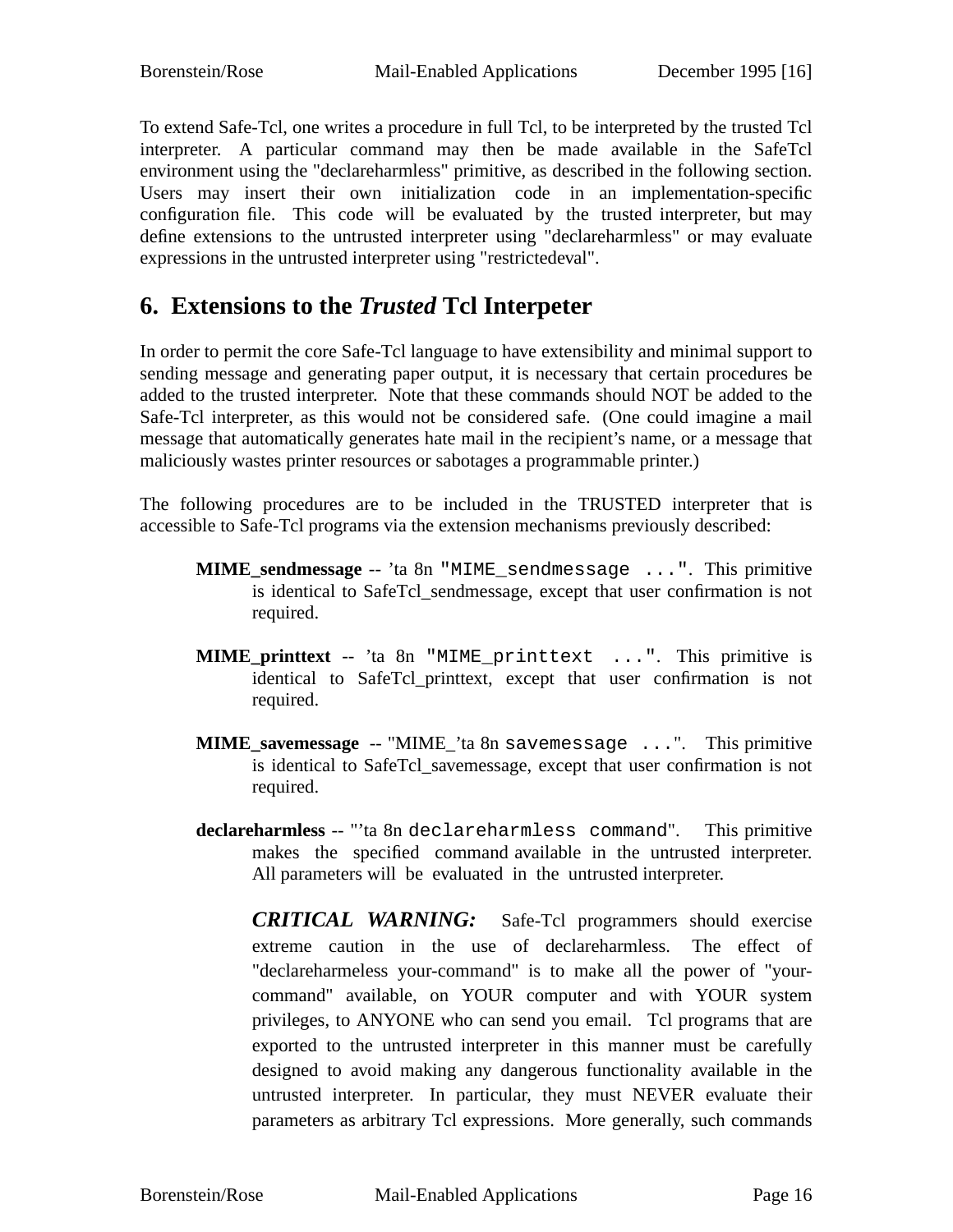should be designed to be as specialized and restrictive as possible. The declareharmless primitive should NEVER be used without asking how a malicious or hostile third party might exploit the new functionality being provided.

- **restrictedeval** -- "'ta 8n restrictedeval program". This command evaluates the given Tcl program in the untrusted environment in a global context, giving the trusted interpreter access to the current state of the untrusted interpreter.
- **MIME\_ConfirmAction** -- "'ta 8n MIME\_ConfirmAction prompt yesstr nostr inspectstr inspectdata". This primitive causes the user to be prompted to confirm a potentially dangerous action, such as sending mail. The prompt parameter gives the question that will be asked, while yesstr and nostr are the strings that are offered to allow the user to permit or disallow the action in question. The inspectstr parameter is the string that the user may choose in order to inspect the data given in inspectdata. MIME\_ConfirmAction is intended for use to implement, for example, SafeTcl\_sendmessage given the MIME\_sendmessage primitive in the trusted interpreter, but it is also useful for other Safe-Tcl extensions that may require user confirmation. It is defined in the trusted interpreter so that it may not be circumvented by any code running in the untrusted interpreter.

An additional variable may be provided in the trusted interpreter to indicate that additional services have been applied prior to the invocation of the Safe-Tcl interpreter.

Note that this variable exists within the trusted interpreter, and can not be set by untrusted programs.

- **SafeTcl Services** -- A Tcl array describing additional services which were applied to the message prior to the invocation of the interpreter. Each element in the array is a string. At present, two array elements are defined:
	- *authentication* which indicates that the value of this element, if present and not the empty string, was authenticated as the originator of the message, and that the authentication process included a message integrity check. Extension code running in the trusted interpreter can use this value to permit, for example, a greater range of actions to programs from authenticated and trusted sources.
	- *privacy* which, if present and not the empty string, indicates that the message transmitted in ciphertext, and was deciphered prior to being passed to the Safe-Tcl interpreter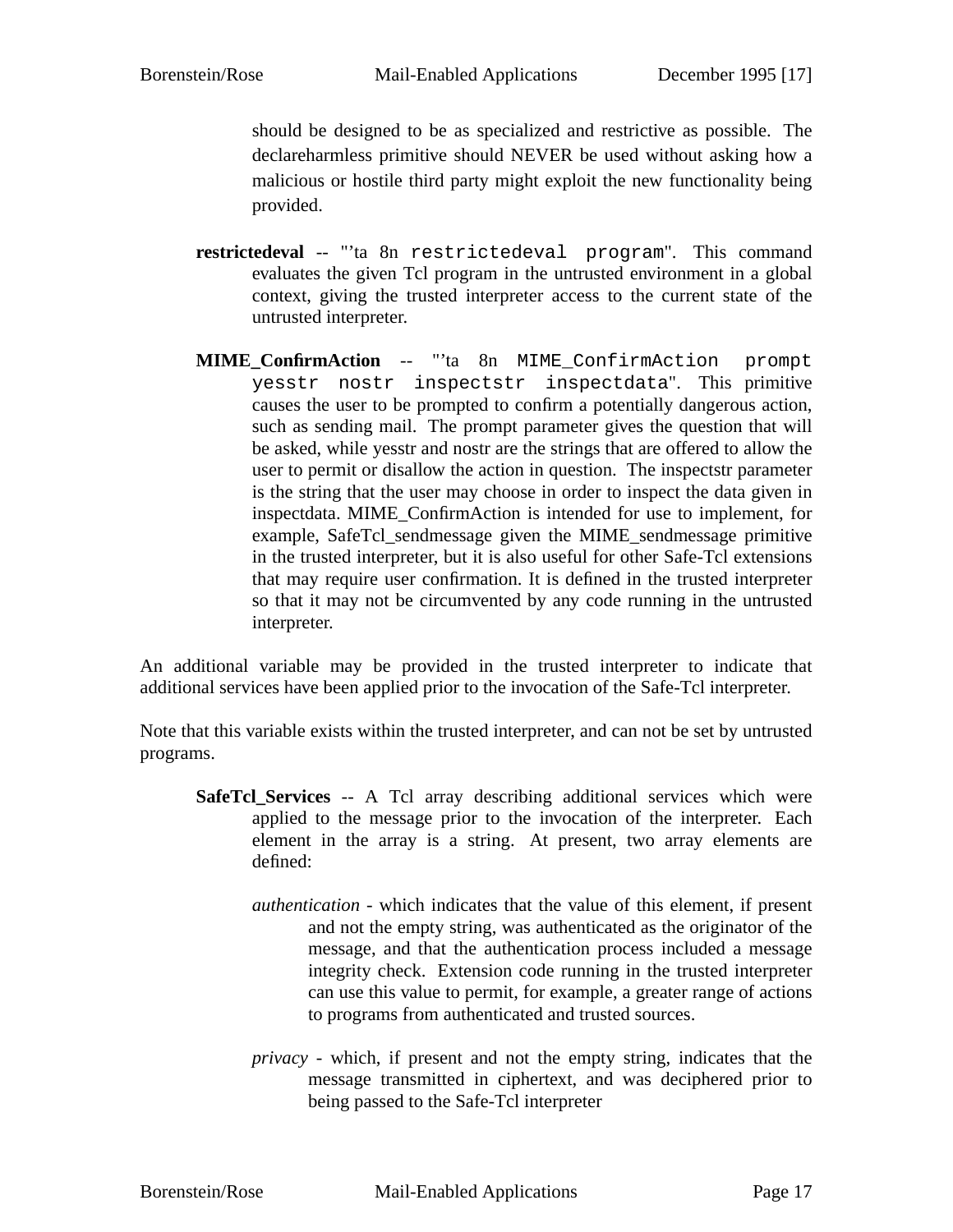# **7. Notes To Implementors**

Implementation details are usually considered beyond the scope of a specification such as this one. However, the extremely sensitive nature of a Safe-Tcl interpreter, and the safety issues entailed in the implementation of such an interpreter, suggest that some advice to implementors might be useful here.

1. Be careful how you implement any user interface code that asks for confirmation of potentially dangerous actions, e.g. in MIME\_sendmessage or MIME\_printtext. In particular, such code should always be evaluated in the trusted interpreter, to prevent hostile programs from "reverse engineering" your implementation and short-circuiting the confirmation code. (A more radical alternative is to prohibit the use of the Tcl primitives proc or rename to redefine any built-in Safe-Tcl primitives or any Safe-Tcl procedures defined for the confirmation process itself.)

2. A Safe-Tcl interpreter should ensure that there is ALWAYS some indication on the screen that an untrusted program is being run. A suggested mechanism is to reserve, as a "status line" the top or bottom line of each terminal or window in which Safe-Tcl is running. That line should indicate that the program is not to be trusted with sensitive information. This will help to prevent a clever Safe-Tcl program from fooling the user into supplying a password, e.g. by spoofing a login program.

3. A Safe-Tcl interpreter that runs on a video display terminal or terminal emulator should beware of permitting a Safe-Tcl program to send escape codes to the terminal. Some terminals can be programmed, using binary escape codes, to send data to the terminal which is then sent back to the host computer, and might be used to "break out" of the Safe-Tcl environment. Safe-Tcl interpreters that run on such terminals might wish to render into printable characters all lines that are displayed with such primitives as SafeTcl\_displaytext and SafeTcl\_displayline, thus inhibiting the transmission of raw escape codes to the terminal.

4. Special care must be paid to all uses of declareharmless, as this is an obvious place in which security holes may be introduced.

# **Security Considerations**

Active messaging, in which programs are sent through the mail to be evaluated automatically or semi-automatically on behalf of the recipient, is an area fraught with potential security problems. Accordingly, the most important aspect of the design of the application/Safe-Tcl MIME type was the care that was paid to defining an active messaging language that was capable of safe implementation.

Despite this care, there remain two potential pitfalls that could cause the application/Safe-Tcl type to become a vehicle for security problems, and all implementors and administrators should be aware of these problems: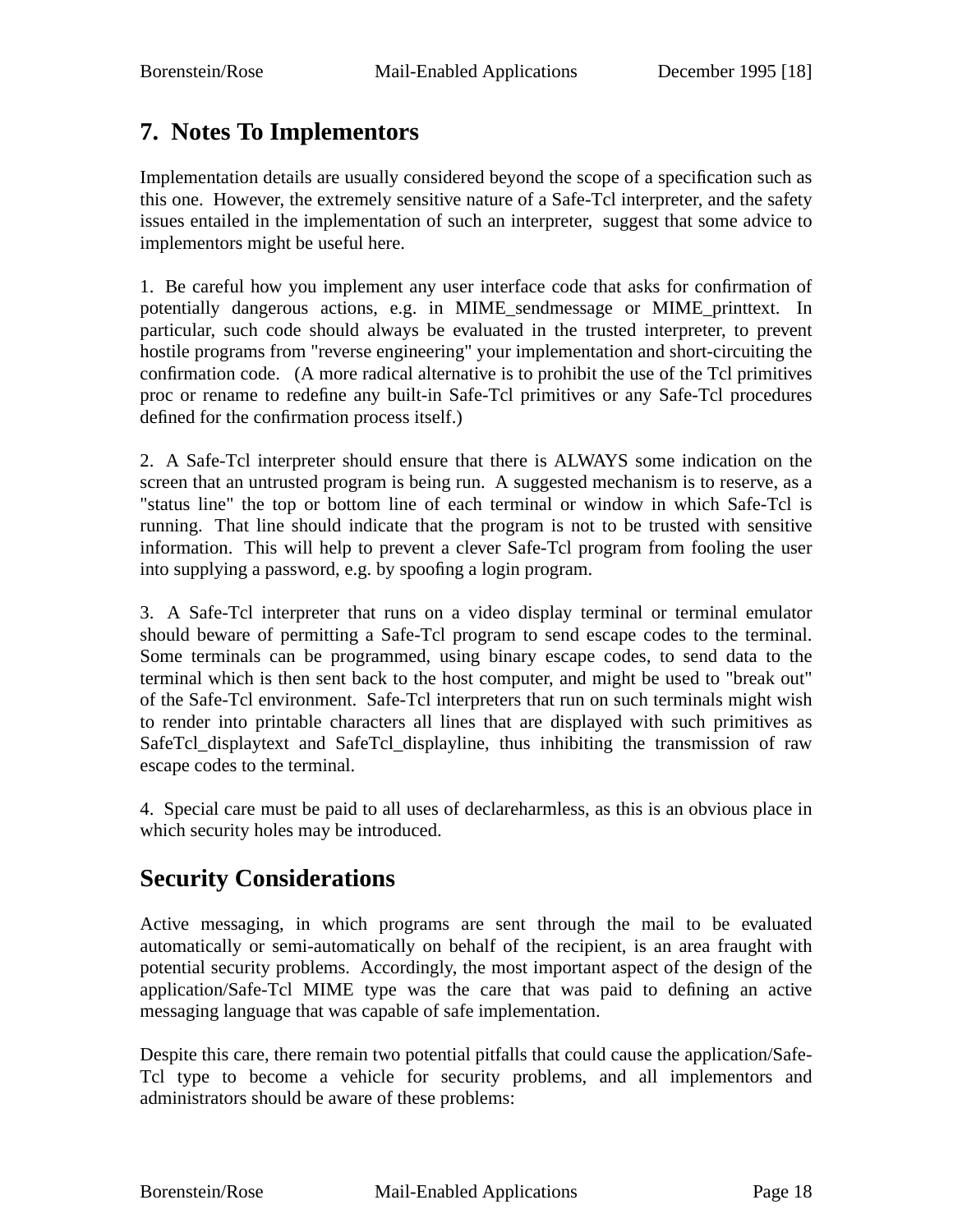1. Implementation bugs. No matter how much care is paid to the design of a language for active messaging, interpreters of such a language will remain as vulnerable to security-compromising bugs as any other network services. Just as the Internet worm was able to exploit bugs in the finger and sendmail programs, so too bugs in a Safe-Tcl interpreter might be exploited by future sociopaths. This does not argue against the concept of Safe-Tcl, but suggests that system administrators must be clear about the difference between a safe language and a correct implementation of a safe language, and should INSTALL ONLY THOSE SAFE-TCL INTERPRETERS THAT COME FROM EXTREMELY TRUSTED SOURCES.

2. Poorly-conceived extensions or supersets. Safe-Tcl is, by design, a highly restricted language. It is very easy to add extensions that will make it more powerful, but such extensions can easily have the effect of undoing all the security-consciousness that went into the original design of the language. (Such extensions won't exactly promote interoperability, either, another good reason to avoid them.) Administrators should beware of installing software that claims to implement a superset of Safe-Tcl, as the basic Tcl language is not itself safe for sending through the mail. Users and administrators alike must exercise care in the use of the Safe-Tcl extension mechanisms. When in doubt, simply don't install an extension to Safe-Tcl.

In addition, implementations should also consider limiting the ability of Safe-Tcl programs to consume system resources. For example, malicious or buggy programs might create an infinite loop or consume enough window system resources to prevent any other work from being done. Resources that might be limited by an interpreter include, but are not limited to, CPU time, number of windows, number of mail messages sent, function call stack space, heap space, and so on.

# **Authors' Addresses**

For more information, the author of this document may be contacted via Internet mail:

*Nathaniel S. Borenstein 25 Washington Avenue Morristown, NJ 07960 US*

*Phone: +1 201 540 8967 Fax: +1 201 993 3032 Email: nsb@nsb.fv.com*

*Marshall T. Rose Dover Beach Consulting, Inc. 420 Whisman Court*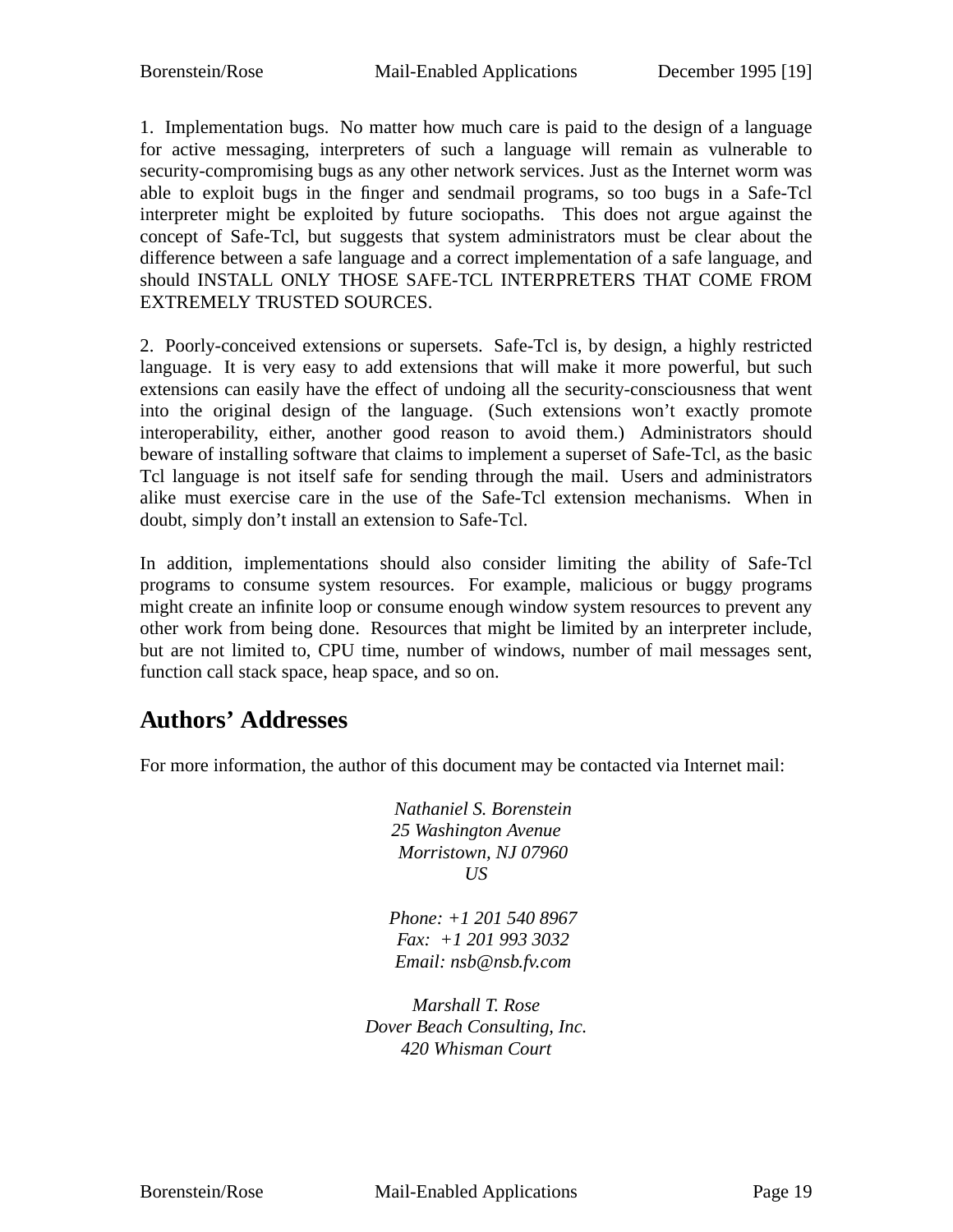*Mountain View, CA 94043-2186 US*

*Phone: +1 415 968 1052 Fax: +1 415 968 2510 Email: mrose@dbc.mtview.ca.us*

### **Acknowledgements**

This document reflects the input and ideas of many researchers and developers who have worked in the field of active messaging over the last two decades. Particularly helpful in the drafting of this document have been Dave Crocker, Karl Lehenbauer, John Ousterhout, Rich Salz, and Allan Shepherd.

Special thanks are due to John Ousterhout, for the design and implementation of Tcl and Tk.

### **References**

[RFC-MIME] Borenstein, N., and N. Freed, "MIME (Multipurpose Internet Mail Extensions) Part One: Mechanisms for Specifying and Describing the Format of Internet Message Bodies", RFC 1341, June, 1992.

[ATOMICMAIL] Borenstein, Nathaniel S., "Computational Mail as Network Infrastructure for Computer-Supported Cooperative Work", in Proceedings of CSCW '92 Conference, Toronto, Ontario, November, 1992.

[TCL] Ousterhout, John, Tcl and the Tk Toolkit. Addison-Wesley, 1993 (to appear).

[EM-MODEL] Rose, M., and N. Borenstein, "A Model for Enabled Mail (EM)", draft in preparation, May, 1993.

# **Appendix A: Examples**

### **A. 1. Usage Example: Delivery-Time Enabled Mail**

Here is a brief example of a program that might be evaluated during the delivery evaluation-time.

```
Content-Type: application/safe-tcl; version="7.3";
     evaluation-time=delivery
SafeTcl_sendmessage \
       -to $SafeTcl_Originator \
        -subject "Delivery Notification for $SafeTcl_Recipient" \
```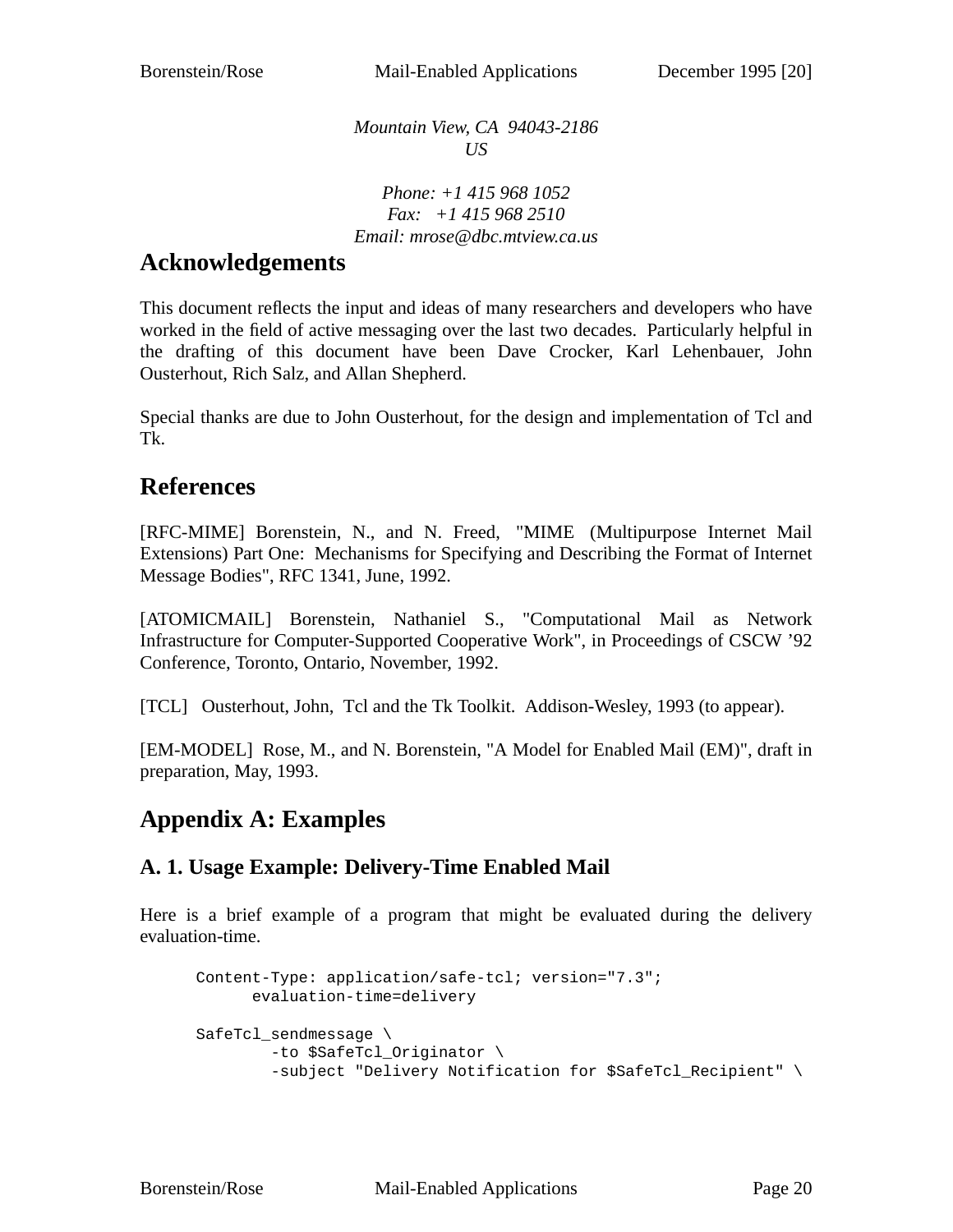```
-body [SafeTcl_makebody "text/plain" \
[SafeTcl_getheader "Message-ID"]]
```
This simply sends a message to the originator indicating that the incoming message crossed the delivery slot for the recipient.

#### **A. 2. Usage Example: Activation-Time Enabled Mail**

Here is a brief example of a program that might be evaluated during the activation evaluation-time.

```
Content-Type: application/safe-tcl; version="7.3";
      evaluation-time=activation
proc ordershirt {} {
    SafeTcl_sendmessage -to tshirts@nowhere.really \
            -subject "Shirt request" \
            -body [SafeTcl_makebody "text/plain" \
                         [SafeTcl_getline \
                               "What size t-shirt do you wear?" \
                               "medium"] "" ]
   exit
}
if {[lsearch $SafeTcl_InterfaceStyle "Tk3.*"] >= 0} {
    set foo [mkwindow]
    message $foo.m -aspect 1000 \
        -text "Click below if you want a free Bill Clinton t-
shirt!"
    button $foo.b -text "Click here for free shirt!" \
        -command {ordershirt}
    button $foo.b2 -text "Click here to exit without ordering" \
         -command exit
    pack append $foo $foo.m {pady 20} $foo.b {pady 20} \
         $foo.b2 [pady 20]} else {
    set ans [string index \
                     [SafeTcl_getline \
                     "Do you want a free Clinton t-shirt? " \
                     "No"] \setminus0]
    if \{\text{\$ans} == "y" || \text{\$ans} == "Y"\}ordershirt
    }
    exit
}
```
The above program (which will use the Tk3.6 interface style if it is available, and will otherwise use the default style) will offer the user the opportunity to order a free t-shirt.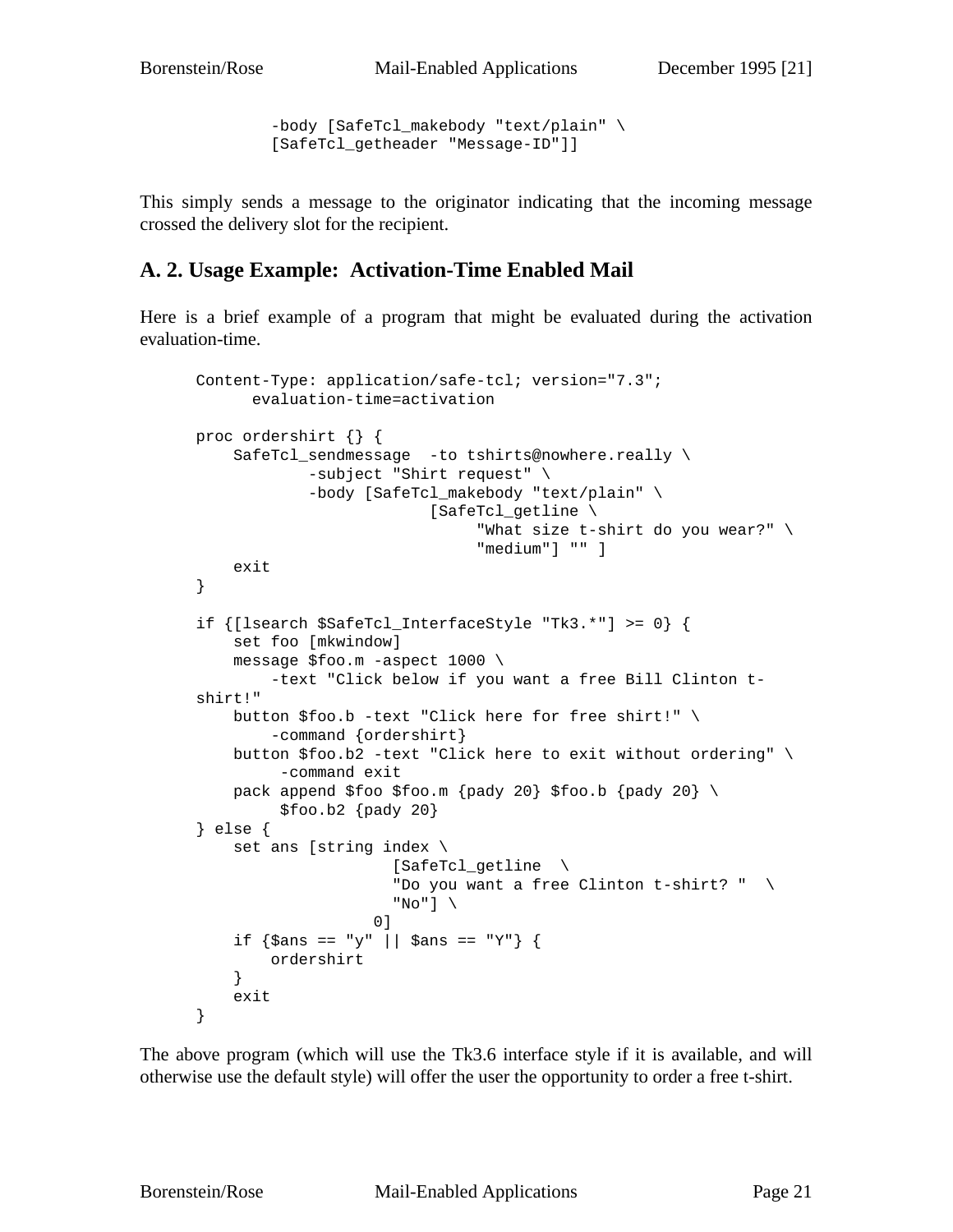# **Appendix B: Summary of Safe-Tcl Primitives**

This document defines several extensions to Tcl, some of which are available in different contexts. Some are extensions that are always present in a Safe-Tcl interpreter. Others are only present in a Safe-Tcl interpreter used in an Enabled Mail context, or only when the program is running at activation time, with a user present. Others are only present in the TRUSTED (unrestricted) interpreter that is the companion to the UNTRUSTED (restricted) Safe-Tcl interpreter. This appendix summarizes the extensions defined here and their domains of applicability.' ta 8n

| Name                    | Type             |           | Interpreter Applicability |        |
|-------------------------|------------------|-----------|---------------------------|--------|
| SafeTcl_getconfigdata   | command          | Untrusted | Universal                 |        |
| SafeTcl_setconfigdata   | command          | Untrusted | Universal                 |        |
| SafeTcl_random          | command          | Untrusted | Universal                 |        |
| SafeTcl_genid           | command          | Untrusted | Universal                 |        |
| SafeTcl_loadlibrary     | command          | Untrusted | Universal                 |        |
| SafeTcl_evaluation_time | variable         | Untrusted | Universal                 |        |
| SafeTcl_getaddrs        | command          | Untrusted | Messaging                 |        |
| SafeTcl_getaddrprop     | command          | Untrusted | Messaging                 |        |
| SafeTcl_getdateprop     | command          | Untrusted | Messaging                 |        |
| SafeTcl_getheader       | command          | Untrusted | Messaging                 |        |
| SafeTcl_getheaders      | command          | Untrusted | Messaging                 |        |
| SafeTcl_makebody        | command          | Untrusted | Messaging                 |        |
| SafeTcl_getparts        | command          | Untrusted | Messaging                 |        |
| SafeTcl_getbodyprop     | command          | Untrusted | Messaging                 |        |
| SafeTcl_encode          | command          | Untrusted | Messaging                 |        |
| SafeTcl_decode          | command          | Untrusted | Messaging                 |        |
| SafeTcl_sendmessage     | command          | Untrusted | Messaging                 |        |
| SafeTcl_printtext       | command          | Untrusted | Messaging                 |        |
| SafeTcl savemessage     | command          | Untrusted | Messaging                 |        |
| SafeTcl_Originator      | variable         | Untrusted | Messaging                 |        |
| SafeTcl_Recipient       | variable         | Untrusted | Messaging                 |        |
| SafeTcl_displaytext     | command          | Untrusted | Activation-time           |        |
| SafeTcl_displayline     | command          | Untrusted | Activation-time           |        |
| SafeTcl_gettext         | command          | Untrusted | Activation-time           |        |
| SafeTcl_getline         | command          | Untrusted | Activation-time           |        |
| SafeTcl_displaybody     | command          | Untrusted | Activation-time           |        |
| mkwindow                | command          | Untrusted | Activation w/Tk           |        |
| SafeTcl listfonts       | command          | Untrusted | Activation w/Tk           |        |
| SafeTcl_loadobj         | command          | Trusted   | Universal                 |        |
| SafeTcl_runobj          | command          | Trusted   | Universal                 |        |
| MIME_ConfirmAction      | command          | Trusted   | Universal                 |        |
| MIME_sendmessage        | command          | Trusted   | Messaging                 |        |
| MIME_printtext          | command          | Trusted   | Messaging                 |        |
| MIME_savemessage        | command          | Trusted   | Messaging                 |        |
| declareharmless         | command          | Trusted   | Universal                 | ****** |
| restrictedeval          | command          | Trusted   | Universal                 |        |
| SafeTcl_Services        | variable Trusted |           | Messaging                 |        |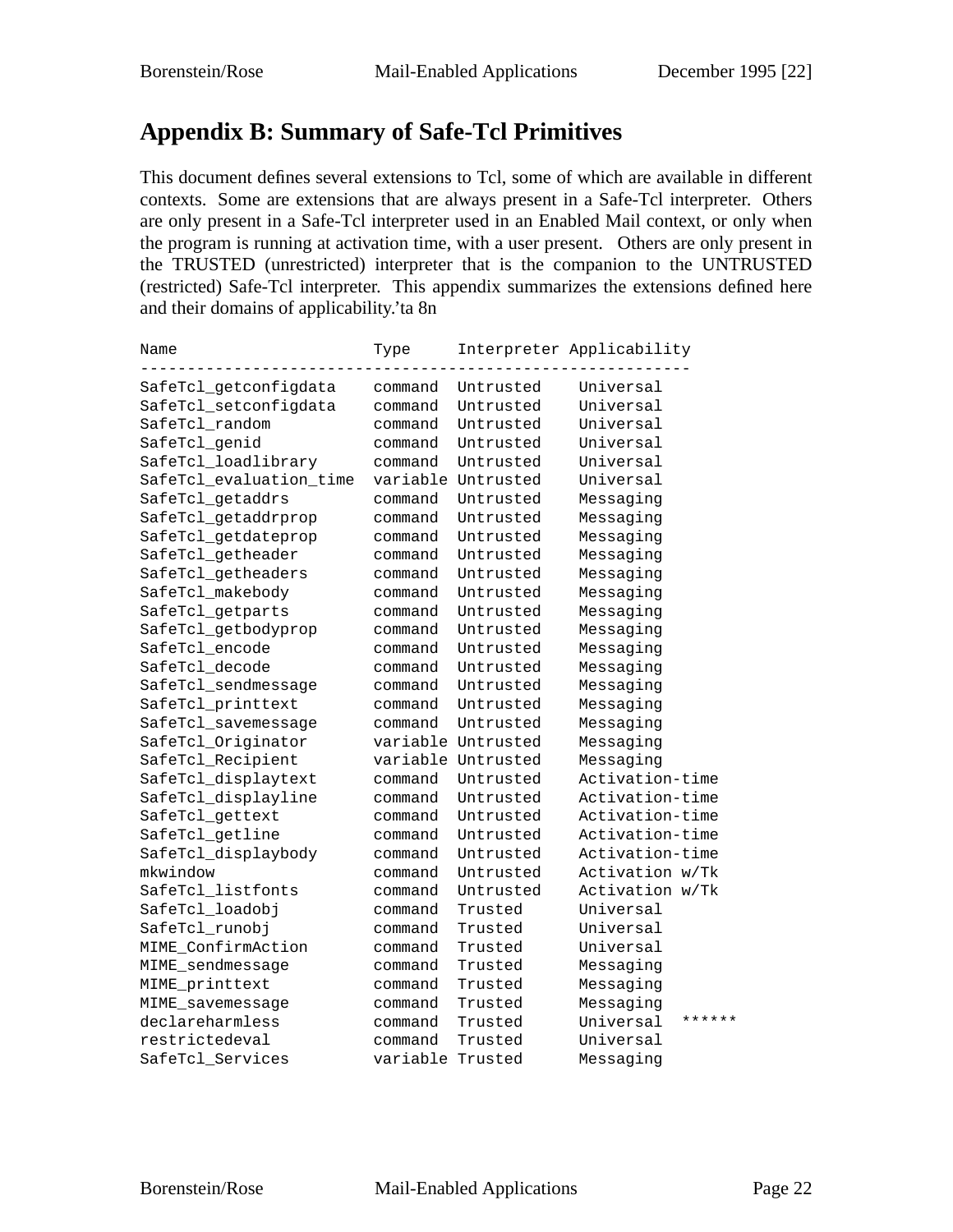\*\*\*\*\*\*The "declareharmless" command should be used with extreme caution, and only by those who are confident that they fully understand the security implications of its use, as described earlier in this document.

# **Appendix C: User-Friendly Renderings**

When displaying an RFC 822 address, a user-friendly rendering may be preferred. In practice, an RFC 822 address usually appears in one of these two forms:

phrase (comment) <local@domain> local@domain (comment)

Although the algorithm for generating such a rendering is implementation specific, the following is recommended.

- 1. if a phrase is present, return that as the user-friendly rendering; otherwise,
- 2. if at least one comment is present, take the first one, remove the parenthesis, and return that as the user-friendly rendering; otherwise,
- 3. if the local-part does not appears to be in the syntax defined by RFC 1327 (e.g., a collection of /key=value/ strings), then return the local-part as the userfriendly rendering; otherwise,
- 4. if a string of the form

/PN=value/

is present in the local-part, then replace any dots in "value" with spaces and return that as the user-friendly rendering; otherwise,

5. if a string of the form

/S=value/

is not present, then return the local-part as the user-friendly rendering; otherwise,

6. if a string of the form

/G=value/

is present , then return "G-value S-value" as the user-friendly rendering; otherwise,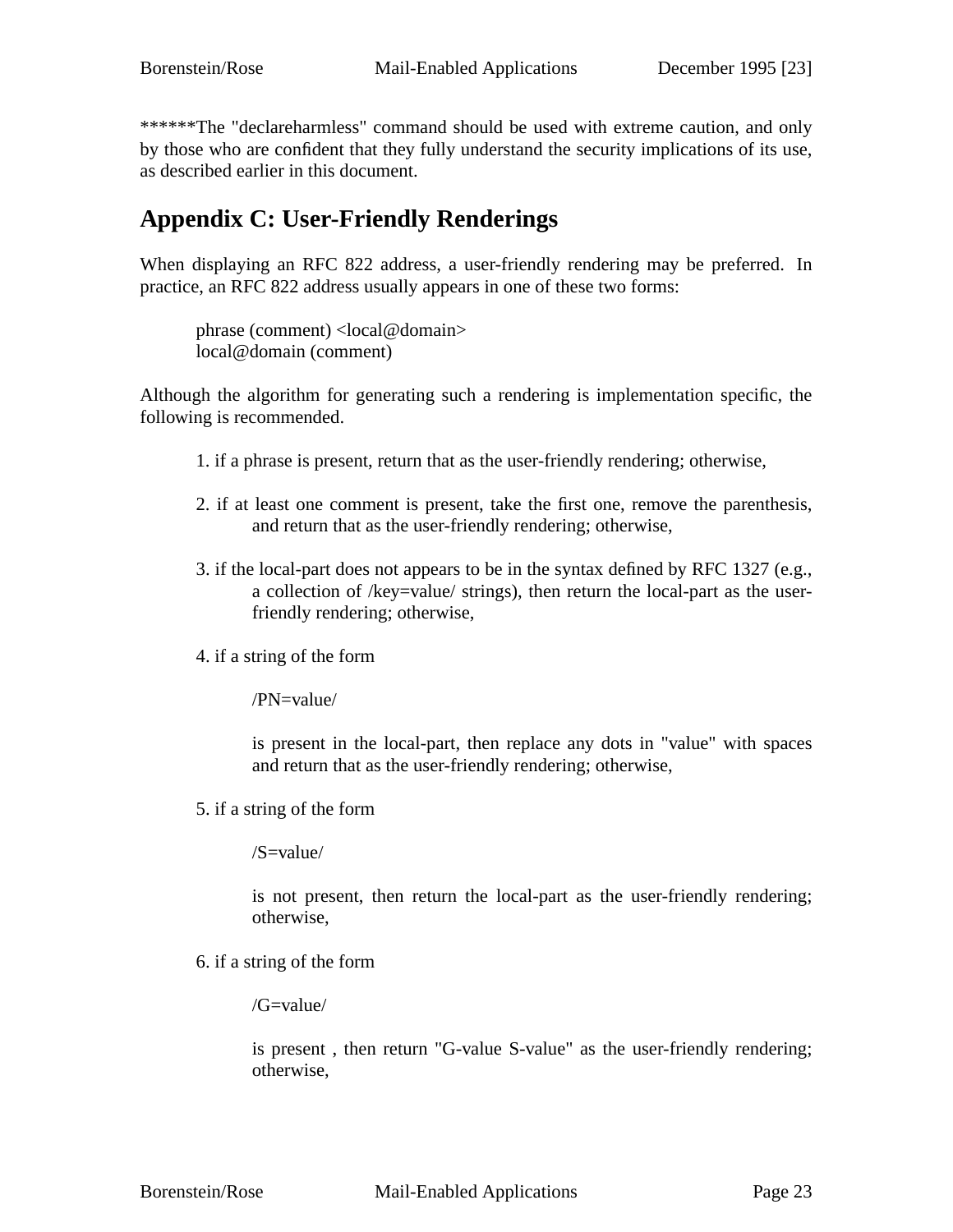7. return "S-value" as the user-friendly rendering.